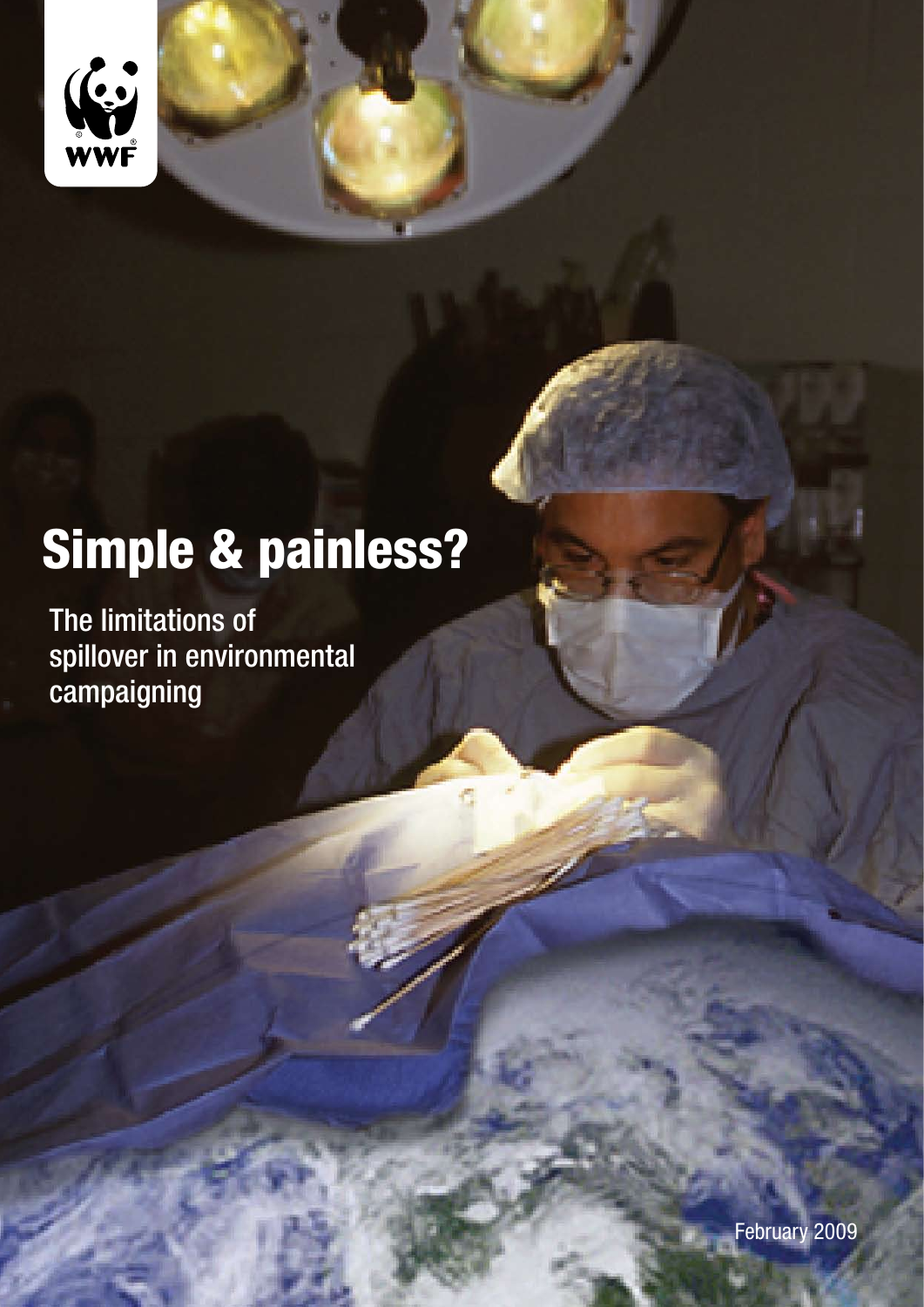# Foreword

© Andrew KERR / WWF-Canon

The Cambridge physicist David McKay has done the environment movement a great service with the recent publication of his book *Sustainable Energy – without the hot air.* (It's a service which is all the greater for his decision to make the entire content of this book freely available online). The book leads us, in rigorous quantitative detail, through the scale of the challenge we confront if we are to make the necessary reductions in our use of fossil fuels. There is one message that leaps  $\frac{2}{3}$  out from this analysis above all others:

"Don't be distracted by the myth that 'every little helps'. If everyone does a little, we'll achieve only a little."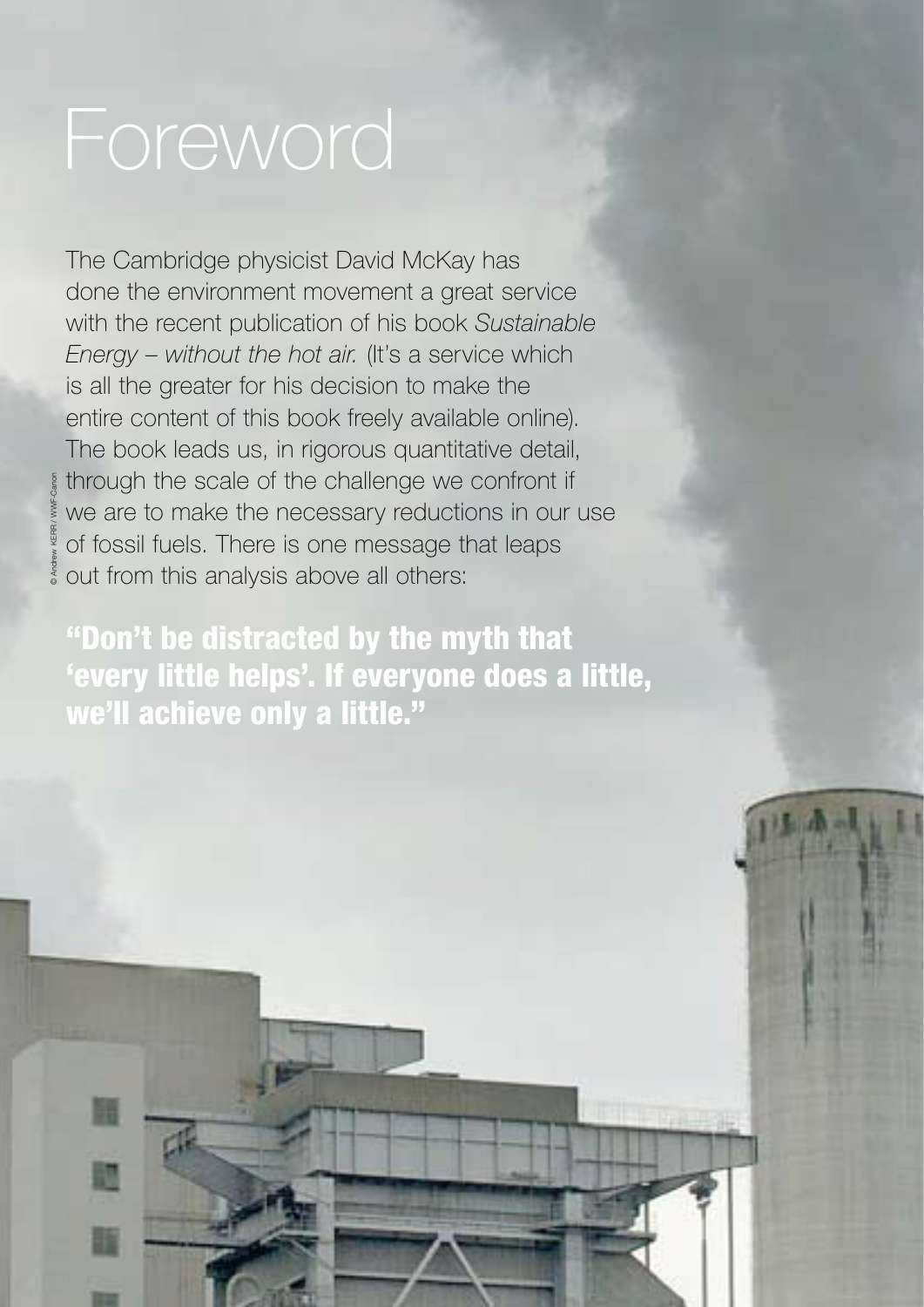This doesn't necessarily pull the rug from beneath all those campaigns to encourage people to adopt simple and painless behavioural changes with negligible direct environmental benefit. But if government, business and nongovernmental organisations are to persist in campaigning for such changes, then it must be because it can be demonstrated that the adoption of these will 'spillover' into more ambitious and environmentally significant changes – either large-scale changes in people's 'private-sphere' behaviour, or more active engagement with political process to demand new and ambitious government action.

Last year WWF published a report, *Weathercocks and Signposts: the environment movement at a cross roads*, which critically examined the empirical evidence for the effectiveness of many aspects of current environmental campaign strategies. As part of this analysis, we suggested that there simply isn't the empirical evidence to justify reliance upon spillover from simple and painless steps into more difficult and potentially environmentally significant behavioural change.

We were unprepared for the volume of feedback that the publication of this report elicited. But this feedback was overwhelmingly positive, and the ensuing debate has left us feeling yet more confident in standing by the report's key conclusions.

There was, though, one area where we particularly wanted to deepen and extend our analysis: we wanted to better substantiate our rejection of reliance upon 'spillover' as a central plank in environmental campaign strategies. To do so, we realised that we needed to enlist the help of an academic with an impressive track record of work in this area. We found such an expert in the psychologist Professor John

David Norman

Director of Campaigns WWF-UK

Thøgersen, who has published very extensively on spillover as this relates to pro-environmental behaviour: reporting both on the large number of empirical studies he has conducted in this area, and upon his own deep understanding of the theoretical basis of this effect. *Simple and painless? – The limitations of spillover in environmental campaigning* is the result of this collaboration.

Our work in this area has led us to strive for a new rigour in designing WWF-UK's own campaigns, where these urge our supporters, or the wider public, to do something. We are demanding greater clarity of ourselves on whether we are content to effect the immediate behavioural changes we seek – or whether, in fact, we are aspiring to motivating further and deeper behavioural changes or political engagement. If our focus is on the immediate changes, we must ask ourselves: 'Is this enough?' And if we aspire to motivating further and deeper change as a result of these campaigns, then we must ask ourselves: 'By what mechanisms do we hope that these motivations will arise?'

Publishing reports of this nature invites particular scrutiny of the way WWF-UK itself shapes its campaign strategies. We welcome this scrutiny – whilst recognising, of course, that we still have work to do ourselves.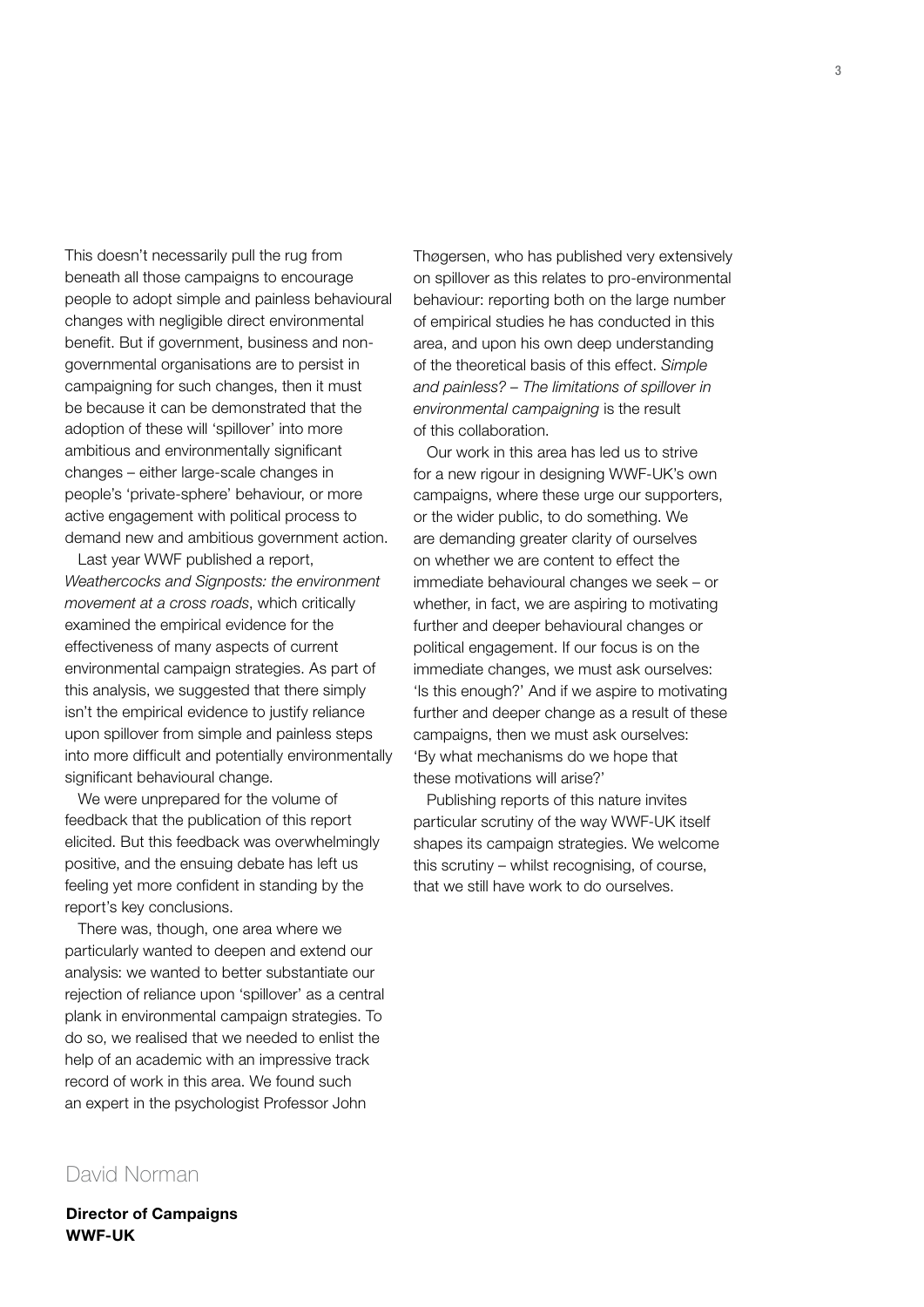### Acknowledgements

The authors thank David Norman, Professor Folke Ölander, Joe Brewer, Katherine Symonds, Peter Denton, Stephen Fitzpatrick, and Professor Tim Kasser for helpful discussions, or their comments on earlier versions of this paper.

#### Note on the authors

Tom Crompton MA, PhD is Change Strategist at WWF-UK, Godalming, Surrey, where he has developed WWF's Strategies for Change Project. This seeks to critically examine the empirical basis for today's dominant approaches to pro-environmental behaviour change and engagement with policymakers, and to develop new evidence-based strategies. He is the author of *Weathercocks and Signposts: The Environment Movement at a Cross Roads* (WWF, 2008). He can be contacted at: tcrompton@wwf.org.uk

John Thøgersen MSc, PhD is professor of economic psychology at the Department of Marketing and Statistics, Aarhus School of Business, Aarhus University, Denmark. His research focuses on social and environmental marketing, the motivational roots of norms for environmentally responsible behaviour, and the role of moral norms in consumer decisionmaking. He has published extensively on spillover and pro-environmental behaviour. He can be contacted at: jbt@asb.dk

#### WWF's Strategies for change Project

This report is one of a series produced as part of WWF-UK's Strategies for Change Project. It is only available electronically, and further copies can be downloaded at www.wwf.org.uk/strategiesforchange. For information on this project not available on this webpage, please contact Tom Crompton at the email address above, or on +44 (0)777 6467553.

· ensuring that the use of renewable natural resources is sustainable

The mission of WWF is to stop the degradation of the planet's natural environment and to build a future in which humans live in harmony with nature, by:

<sup>·</sup> conserving the world's biological diversity

<sup>·</sup> reducing pollution and wasteful consumption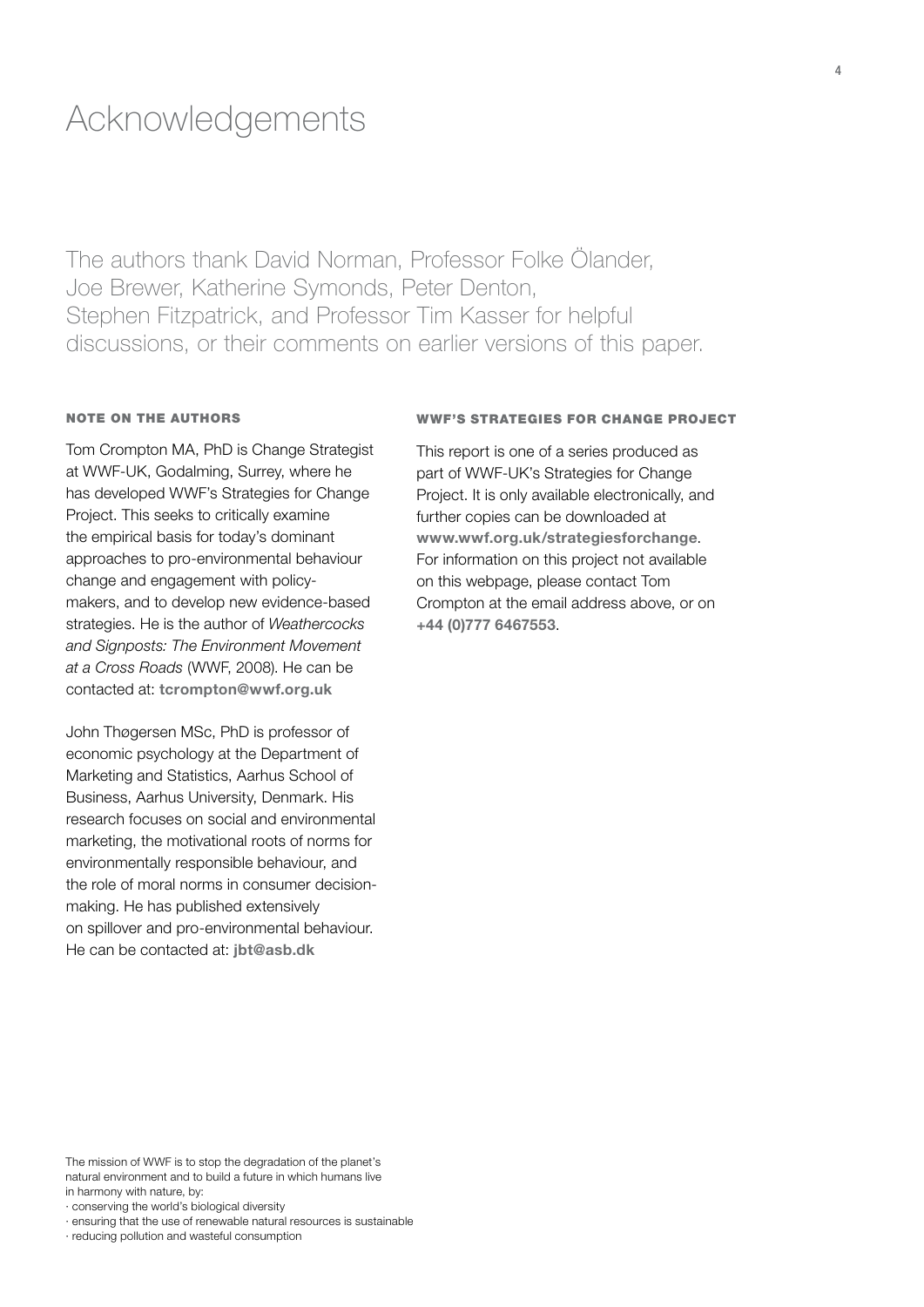## **Contents**

|    | <b>Executive Summary</b>                                                  | 6  |
|----|---------------------------------------------------------------------------|----|
| 1. | Introduction                                                              | 9  |
| 2. | Preliminary considerations                                                | 12 |
|    | 2.1<br>Types of behaviour                                                 |    |
|    | Positive and negative spillover<br>2.2                                    |    |
|    | 2.3 Foot-in-the-door effect                                               |    |
|    | 2.4 Reasons for behavioural change                                        |    |
|    | 2.5 When spillover is not the priority                                    |    |
| 3. | An overview of the empirical evidence on spillover                        | 14 |
|    | Spillover and self-perception theory<br>3.1                               |    |
|    | 3.2 Spillover and cognitive dissonance                                    |    |
|    | 3.3 Spillover and knowledge or skills acquisition                         |    |
|    | 3.4 Resting on one's laurels                                              |    |
| 4. | Implications for environmental communications and campaigns               | 20 |
|    | 4.1<br>The limitations of spillover                                       |    |
|    | 4.2 Optimising the possibility of spillover                               |    |
|    | 4.2.1<br>Be clear about the environmental reasons for behaviour change    |    |
|    | 4.2.2<br>Make explicit the connections between different                  |    |
|    | pro-environmental behaviours                                              |    |
|    | 4.2.3<br>Causal clarity: focus exclusively on the environmental benefits  |    |
|    | of a behaviour                                                            |    |
|    | 4.2.4<br>Frequency of occurrence: Campaigns to adopt                      |    |
|    | pro-environmental behaviours which have already reached a                 |    |
|    | high degree of social normalisation will not provide a good               |    |
|    | basis for positive spillover                                              |    |
| 5. | Simple and painless steps and acquiescence in political interventions     | 25 |
|    | The likely importance of reasons for behaviour change<br>5.1              |    |
|    | 5.2<br>The likely importance of framing in shaping dominant public values |    |
|    |                                                                           |    |

References 30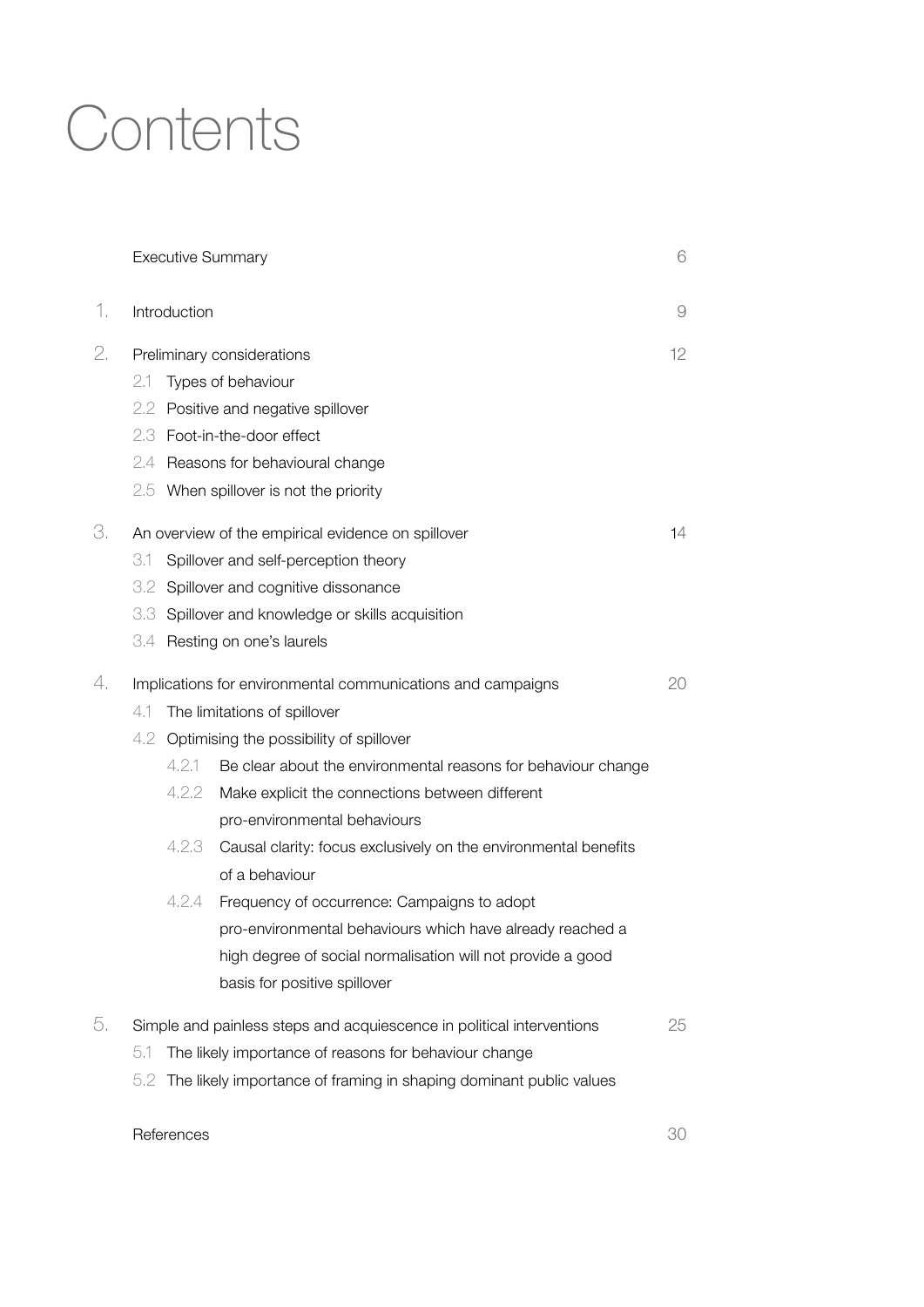### Executive summary

The comfortable perception that global environmental challenges can be met through marginal lifestyle changes no longer bears scrutiny. The cumulative impact of large numbers of individuals making marginal improvements in their environmental impact will be a marginal collective improvement in environmental impact. Yet we live at a time when we need urgent and ambitious changes.

If those in government, business or the third sector persist in advocating 'simple and painless' behavioural changes as a meaningful response to today's most pressing environmental challenges, this must be because they are persuaded that such changes will encourage the adoption of other, and particularly other *more ambitious*, behaviours.

Among these other more ambitious behaviours, engagement with political process will be of particular importance. Whatever the steps that can be taken to mitigate a problem such as climate change through privatesphere behavioural changes, ambitious new government intervention is urgently needed. This in turn requires the development of greater public activism (e.g. participation in direct action), active citizenship (e.g. writing letters to political decision-makers) and passive acceptance of government intervention.

In failing to respond properly to today's environmental challenges, governments are guilty of capitulating their leadership responsibility – but the lack of public pressure for ambitious new government interventions cannot be seen as an excuse for this failure. In the light of this regrettable government timidity, therefore, it is crucial that environmental organisations find more

#### effective ways to generate and mobilise public pressure for change.

The effect by which adoption of one pro-environmental behaviour may increase people's inclination to adopt other proenvironmental behaviours, including political engagement, is known as 'positive spillover'. The particular instance of positive spillover where a behavioural change increases a person's inclination to adopt a second and more ambitious behavioural change is called the 'foot-inthe-door' effect.

Insistence on the use of positive spillover (and particularly foot-in-the-door) strategies legitimises a reliance upon simple and painless behavioural changes, and has undeniable attractions: it can serve to deflect pressure for government to adopt ambitious and potentially unpopular policies and regulations; it allows businesses to claim they are contributing meaningfully to engaging a problem such as climate change through the sale of compact fluorescent light bulbs or washing-lines; and it helps to relieve environmental NGOs of the (potentially upsetting) obligation to draw attention to the full scale and urgency of global environmental problems.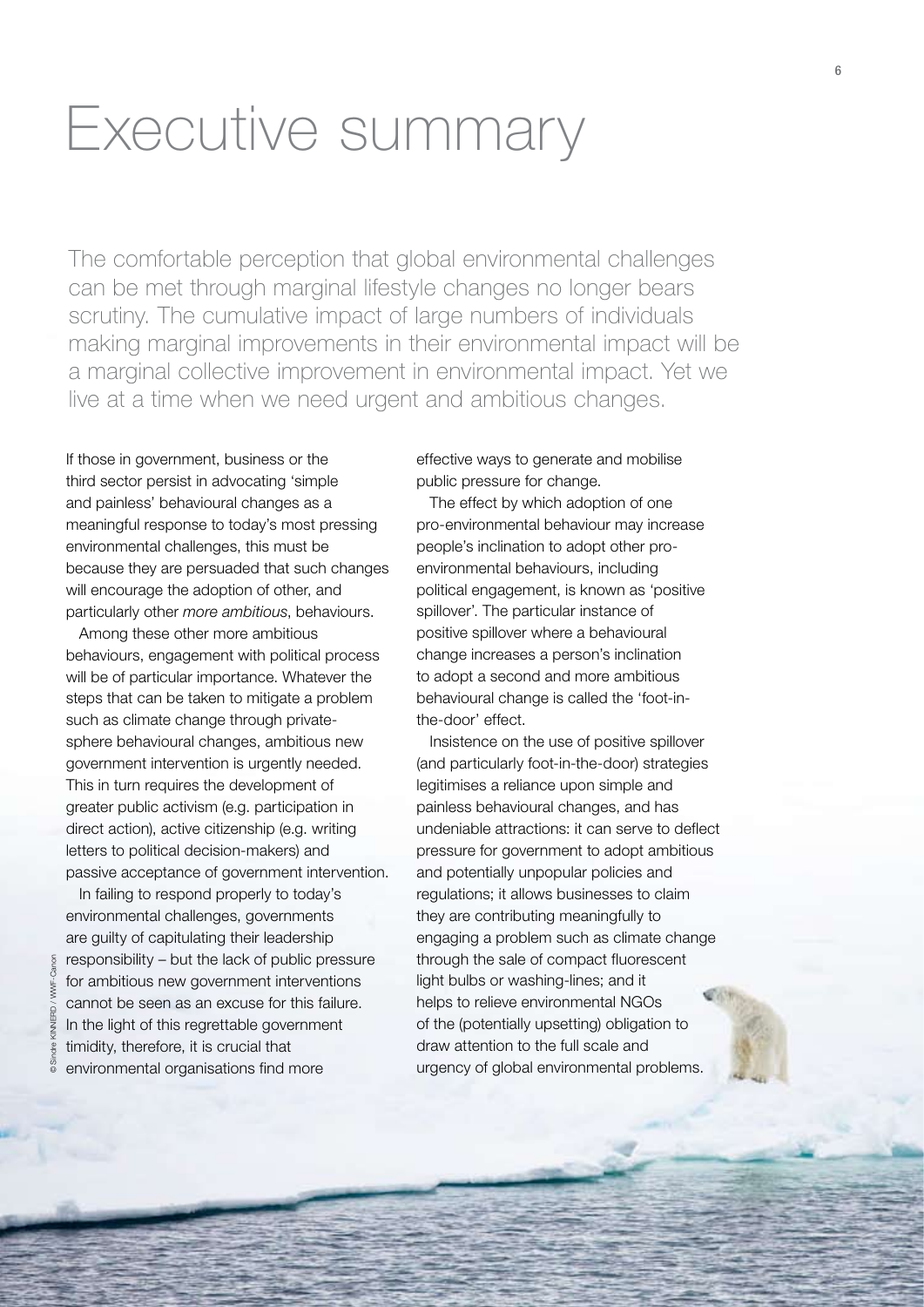These attractions perhaps go some way to explaining the continued reliance placed on positive spillover and foot-in-the-door, even though the empirical evidence for the effectiveness of these strategies is highly contested. While some researchers suggest that pro-environmental conduct has a tendency to spillover from one behaviour to another, others argue that when people engage in pro-environmental behaviour (perhaps a simple and painless step), they often use this fact to justify not doing other (perhaps more environmentally significant) things. Yet other researchers emphasise the uniqueness of every pro-environmental behaviour and downplay the possibility that pro-environmental conduct in one area will have any implications – whether positive or negative – for the likelihood of acting pro-environmentally in other areas.

The empirical evidence for spillover – both positive and negative – and the theories offered to explain these results are reviewed in Section 3 of this report. We do not argue that positive spillover and foot-in-the-door effects cannot occur – clearly they do, at least under some circumstances. However, we do not find evidence that positive spillover and foot-inthe-door effects occur with the dependability that would be necessary to responsibly advocate their use as a major plank in engaging environmental problems (such as climate change) that require urgent and ambitious interventions. It seems very dangerous to premise environmental campaigns on an insistence that the adoption of 'simple and painless' steps will necessarily spillover into ambitious behavioural change proportional to the scale of the challenge. Our concern is that, at present, many campaigns for small and environmentally insignificant behavioural changes are tacitly justified through an unexamined assumption that these will

contribute to delivery on more ambitious and environmentally relevant changes. Worse, we suspect that in many cases such campaigns are embarked upon without any reflection on

© 2009 iStockphoto LP

the contribution that they may, or may not, make to achieving the ambitious changes that are needed. Environmental campaigners should be clear with themselves about whether a campaign is aimed at delivering a specific behavioural change (the actual focus of the campaign) or whether it is aimed at helping to elicit a wider set of behavioural changes (through positive spillover effects). This discipline would oblige campaigners to be clear about two things: first, the inadequacy of responses to environmental problems that rely upon widespread adoption of marginal reductions in individual carbon footprint; and second, the challenges facing them if they are to use such campaigns as vehicles for promoting more ambitious changes.

Notwithstanding this overall conclusion, we reflect on the implications of research in spillover for the design of environmental communications and campaigns, with a view to optimising the possibility of positive spillover occurring. This leads to a series of recommendations, which are made in Section 4 of the report. The central conclusion of this section is that the reasons underlying the adoption of a particular behaviour have an important bearing on an individual's inclination to adopt further behavioural changes. In particular, an appeal to environmental imperatives is more likely to lead to spillover into other pro-environmental behaviours than an appeal to financial self-interest or social status.

This contradicts the insistence, often made by campaign advisers, that environmental communicators should be indifferent to the reasons they use to urge behavioural change. At least to the extent that a campaign aims to encourage spillover into other behaviours, the reasons given as motivation for the initial behaviour are likely to be very important. Moreover, in striving for clarity about the reasons for advocating a particular behavioural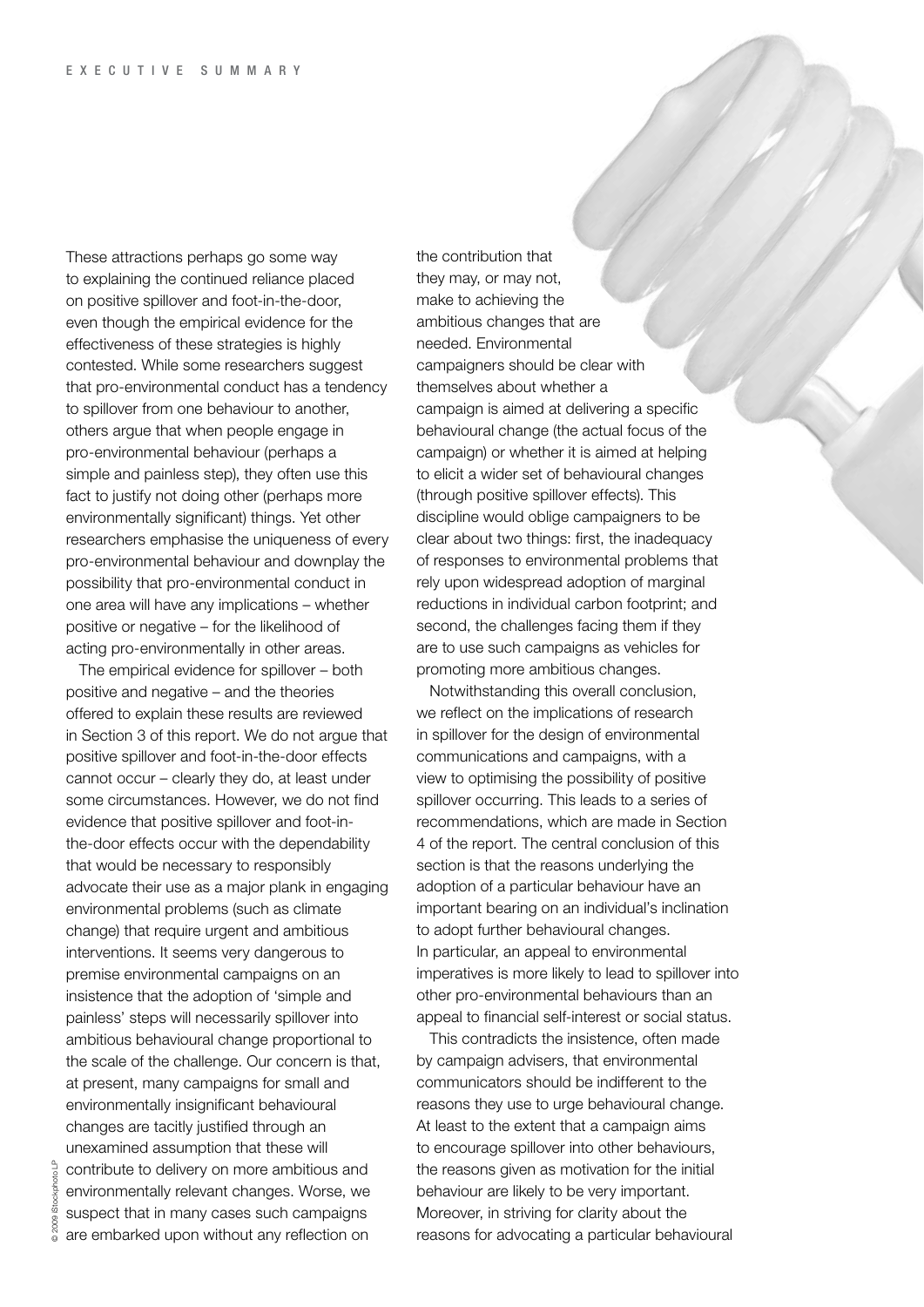

© Andrew KERR / WWF-Canon © 2009 iStockphoto LP

KERR

Ğ





change, it is important to focus exclusively on the environmental imperatives. Appealing simultaneously to several incentives (e.g. the financial savings *and* environmental benefits arising from energy-efficiency measures) is likely to reduce the instance of positive spillover into other pro-environmental behaviours. (Note, of course, that it may be sensible to focus on a number of different incentives for pro-environmental behaviour

*if* the primary concern is to encourage uptake of *that one* behaviour, with little concern about whether this will spillover into other behaviours – but this strategy should be adopted with awareness of the possible costs of this approach.)

Section 5 of the report examines the possibility that, as a result of engaging in simple and painless behaviours, individuals may be more accepting of proposals for government intervention to enforce these and other pro-environmental behaviours. There is little evidence from empirical studies to draw on here, but we propose that the reasons given to incentivise the initial simple and painless behavioural choices are again likely to be important. In general, we speculate that an individual who has experienced a degree of cost or inconvenience in the course of voluntarily adopting a pro-environmental behaviour for environmental reasons will be more likely to support government interventions to enforce that behavioural change more widely than will an individual who adopts a behavioural change for self-interested reasons.

Finally, we reflect briefly on the effect that campaigns for 'simple and painless' voluntary behaviour changes are likely to have on public attitudes towards ambitious new government interventions, *even when these are framed in explicitly environmental ways*. We suggest that framing environmental problems as challenges that can be met through simple voluntary action could serve either to increase public support for government interventions which reinforce these changes, or, on the other hand, reinforce public scepticism of the need for government intervention to restrict certain lifestyle choices. We do not find the evidence to discriminate between these possible outcomes.

An appeal to environmental imperatives is more likely to lead to spillover into other pro-environmental behaviours than an appeal to financial self-interest or social status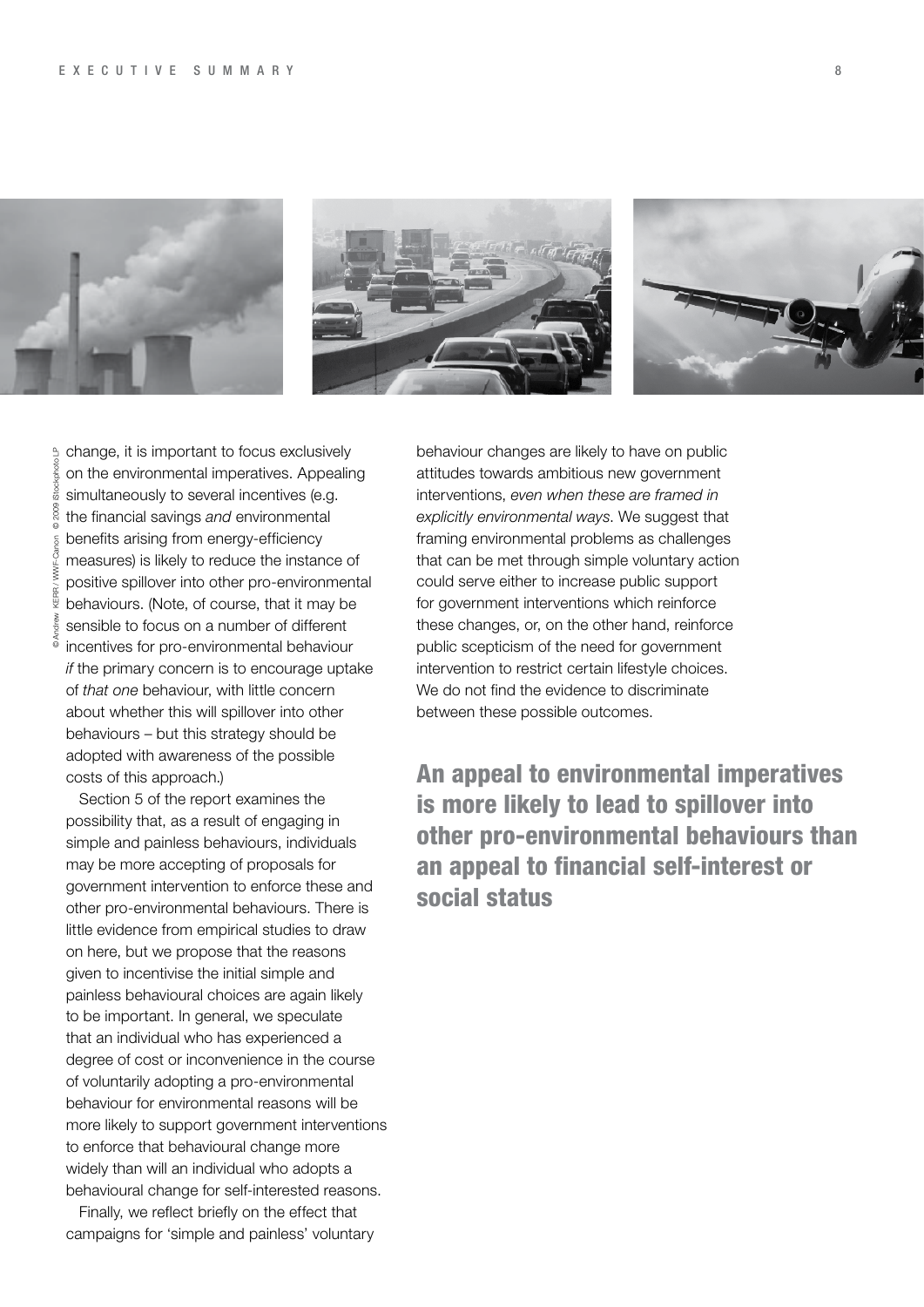# 1. Introduction

It is now beyond dispute that any proportional response to today's environmental challenges will require profound changes to the way that most people in developed countries, and many of the richer people in developing countries, choose to live. This will entail widespread but far-reaching changes in individual behaviour, fundamental changes in business practice, and the implementation of ambitious new policies and regulations to drive these changes by government.

In examining current approaches to motivating pro-environmental behavioural change, this report concentrates mainly on climate change, because this is the focus taken by most recent contributions to this discussion. But we recognise that there are other pressing global challenges, and that current preoccupation with climate change cannot be allowed to deflect attention from the urgency of addressing these.

The central role of government in intervening to help meet these challenges is clear. But where governments are constrained through resistance from the electorate, mechanisms must be found to create political space and irresistible public pressure for far-reaching change. As one recent and authoritative analysis of the collective failure to properly respond to climate change has argued:

*The impasse between government, business and individuals must, somehow, be broken… If we are to do so, we must understand the kind of public intervention that will make a difference… There has been a growing tendency to portray climate change as an issue of personal responsibility… [b]ut this is not simply about our behaviour. While individual behaviour does matter, there are significant limits on our ability to determine our personal carbon footprint. It is governments that determine the carbon intensity of the energy we use in our homes, the price and availability of different modes of transport and the relative price and carbon intensity of the goods and services that we buy… So the critical issue* 

*is not simply our behaviour, but the impact of our activism, behaviour and attitudes on political action. (Hale, 2008: 12)*

Of these three mechanisms by which public influence is brought to bear on governments, Hales suggests that 'political mobilisation is the most critical'.

It is therefore crucially important to examine the effect of public campaigns aimed at encouraging individuals to modify their behaviour in simple ways that serve to reduce personal environmental impact: to what extent do such campaigns contribute to building public acceptance of, and demand for, farreaching government interventions?

These campaigns are ubiquitous, so it is unfair to single out particular examples – indeed, WWF has itself at times relied tacitly upon such strategies in its own campaigning. Nonetheless, it is helpful to provide a specific instance of the approach that we are critiquing. Take the Mayor of London's online advice on climate change. Under the heading 'do your bit', it is suggested:

*If we are to reduce carbon emissions to levels that do not threaten catastrophic climate change, then people in the richer parts of the world like the UK have to live more sustainably. This doesn't need to be painful it just means we need to be less wasteful. You can help London and the world tackle climate change by taking a few simple steps.1*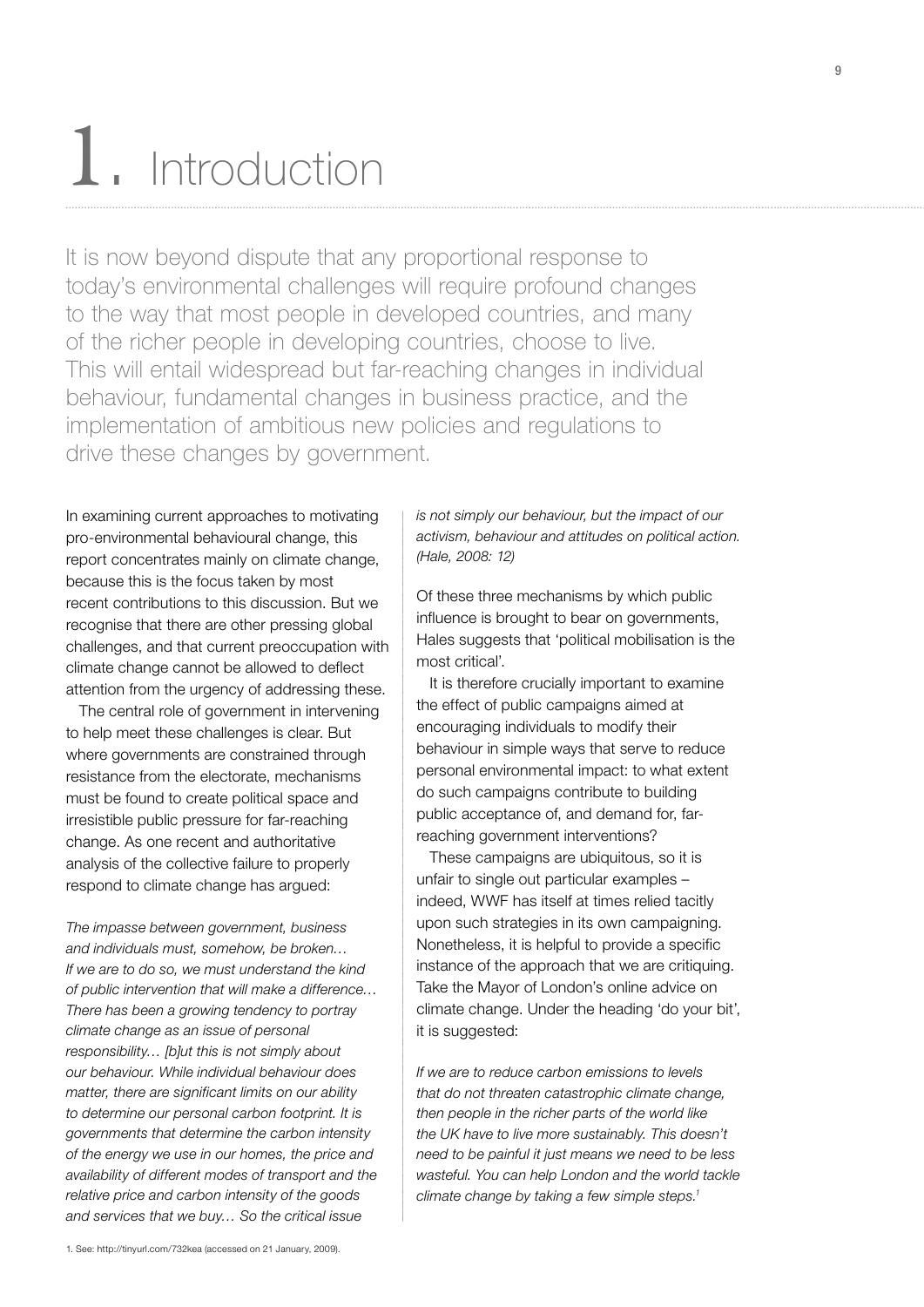The webpage then proceeds to list what these simple steps might be – turning off your computer monitor at lunchtime or when you leave work, printing double-sided, using a glass instead of a plastic cup, avoiding use of standby. (Other suggestions, such as 'avoid air travel' or 'leaving your car at home' are more difficult – and more environmentally significant).

What is often overlooked is the fact that the direct additive impact of large numbers of individuals changing their behaviour in ways that lead to small reductions in their personal environmental impacts will be a small reduction in overall environmental impact. As the physicist David McKay writes in his book *Sustainable Energy – without the hot air*:

*Have no illusions. To achieve our goal of getting off fossil fuels, these reductions in demand and increases in supply [of renewables] must be* big*. Don't be distracted by the myth that 'every little helps'.* If everyone does a little, we'll achieve only a little. *We must do a lot. What's required are*  big *changes in demand and in supply. (McKay, 2009: 114,* emphasis in original*).*

This is not necessarily to discount such small changes as irrelevant. But if governments and environmental organisations are to persist in campaigning for individuals to adopt behaviour with small environmental impacts, at a time when fundamental changes in behaviour are urgently needed, this must be because there are good grounds to expect that these simple behavioural changes will lead to more far-reaching and environmentally significant changes. In particular, there must be grounds for believing that they will help create political space and pressure for decision-makers to act in new and ambitious ways.

The insistence that simple and painless steps can lead to the adoption of more ambitious behaviours is based on an effect which social psychologists call 'positive spillover'. This is

said to occur when adoption of a particular behaviour increases the motivation for an individual to adopt other, related behaviours. These might be behaviours which serve to reduce an individual's personal ecological footprint, or those which help to create the political space and pressure for new government intervention.

Of particular importance for environmental campaigning is the related assertion that small pro-environmental behaviours can spillover into motivating *more ambitious* and environmentally significant behaviours. Thus, it is suggested. individuals can be ushered onto a 'virtuous escalator', as one pro-environmental behavioural choice leads to another potentially more significant choice. This approach, of 'hooking' individuals with a simple request in order to encourage them to subsequently accept a more difficult request, is called the 'foot-in-the-door' technique.

Environmental organisations, government and business often rely – either explicitly or implicitly – on positive spillover strategies, and particularly foot-in-the-door techniques, in attempts to drive pro-environmental behavioural change. So, for example, one report based upon extensive consultation with environmental campaigners recommends that environmental organisations start 'people off with easy actions with obvious paybacks or pleasant effects that fit into existing routines, before building up to the more difficult ones' (Hounsham, 2006: 143). The environmental communications consultancy, Futerra, lists 'a host of proven tactics for behaviour change'. Under a heading 'Salesman Tricks'*,* it urges the use of foot-inthe-door:2

*Get someone to do something small and then introduce another larger action once the small one is completed. The move upwards won't just happen on its own: communications are needed to link each rung of the ladder. (Futerra, 2006: 10)*

<sup>2.</sup> Elsewhere in the Futerra report, the reverse strategy is proposed: 'Small behaviours don't automatically lead to bigger ones, but big and socially visible ones<br>can lead to smaller ones. Fitting an energy saving light bu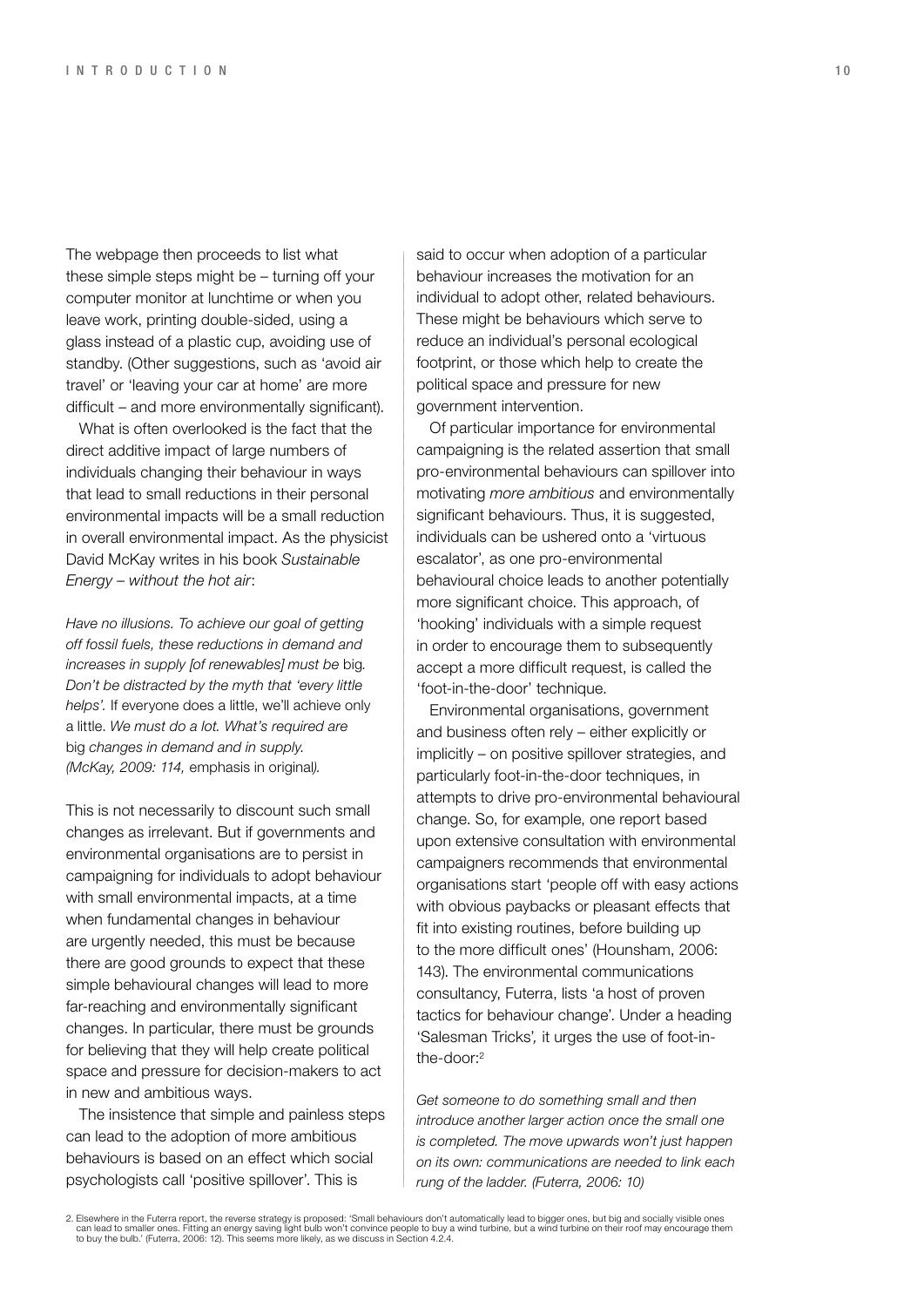The UK government's Department for Environment, Food and Rural Affairs (Defra) recommend that '[w]e need to promote a range of behaviours as entry points in helping different groups to make their lifestyles more sustainable – including catalytic (or "wedge") behaviours if identified through research' (Defra, 2008: 22).<sup>3</sup> In the same report, the Department seems to accept as inevitable that foreseeable changes in behaviour will have little fundamental effect on people's lifestyles: 'most of our consumer research points to the need for proenvironmental behaviours to fit within people's current lifestyle, even if one might aim for more fundamental shifts over the longer term' (Defra, 2008: 18).

To be clear: in failing to respond properly to today's environmental challenges, governments are guilty of capitulating their leadership responsibility – but the lack of public pressure for ambitious new government interventions cannot be seen as an excuse for this failure. In the light of this regrettable government timidity, therefore, it is crucial that environmental organisations find more effective ways to generate and mobilise public pressure for change.

This report examines whether the current enthusiasm for positive spillover as a strategy for driving the emergence of new high-impact social norms and government interventions is warranted on the basis of the evidence from empirical research. It opens, in Section 2, by exploring some of the key aspects of spillover as a strategy to motivate pro-environmental behaviour. Section 3 examines theories and experimental evidence about why spillover may work under some circumstances. Section 4 then examines the factors that may influence whether or not spillover does actually occur, drawing conclusions to help design environmental communications and campaigns. Section 5 reflects further on the possible role of spillover in building public acquiescence in policy interventions, thus helping to create political space for committed policy-makers to act more ambitiously.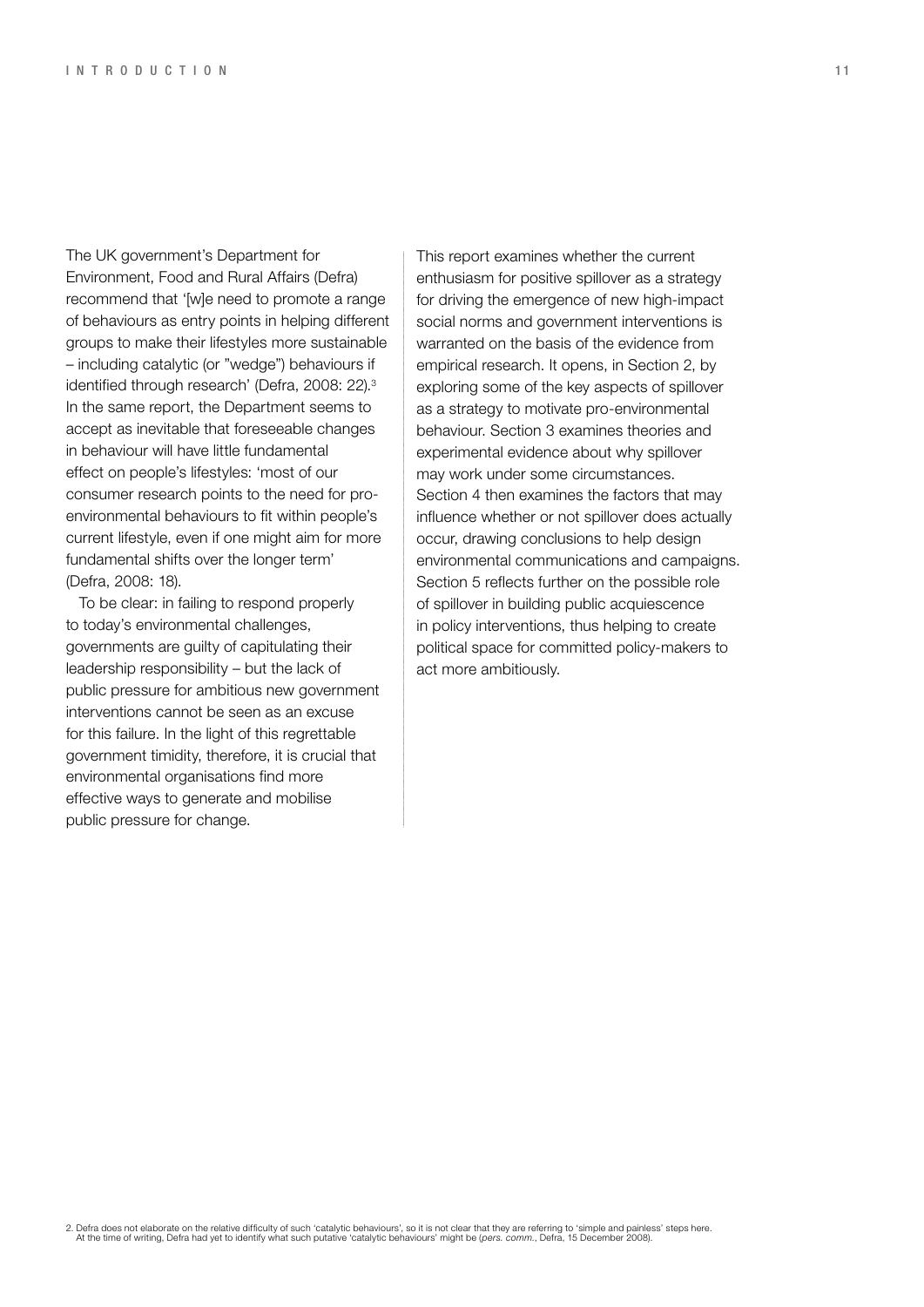# 2. Preliminary considerations

There are several important aspects to our discussion of spillover: a distinction between positive and negative spillover; a distinction between spillover into behaviours of similar difficulty and spillover into more ambitious behaviours; and a concern about whether the reasons used to motivate an initial behavioural change influence the likelihood of spillover occurring. But first it is important to develop an understanding of the range of behavioural changes that we may be seeking to create.

#### 2.1 Types of behaviour

This report will discuss several different types of pro-environmental behaviour, and it is important that we find some way of grouping these. The classification presented below follows that of Stern *et al*. (1999). This report will refer to four basic groupings of proenvironmental behaviour:

- Personal or private-sphere behaviour change – for example, consumer choices (changing to a renewable electricity supplier, or buying more efficient appliances);
- passive acceptance of public policies that may depart from the promotion of immediate self-interest – for example, voting for a political party that has a policy of increasing environmental taxation or regulation;
- low-commitment active citizenship political activities that are not high-profile, and do not present significant risks to those engaging in these behaviours (perhaps writing letters to political decision-makers, or contributing financially to pressure groups);
- committed public activism participation in demonstrations or direct involvement with pressure groups.

Most work on spillover has focused on personal or private-sphere behaviour change. But it is clear that in engaging huge and urgent challenges such as climate change, the environment movement needs to be more

effective at motivating behaviours further down this list. Drawing on the evidence from studies in private-sphere behaviour change, this report attempts to draw some conclusions about approaches to achieving higher levels of public acceptance of government intervention, or motivating active political engagement.

#### 2.2 Positive and negative spillover

Spillover may be positive – in which case adoption of a particular pro-environmental behaviour is found to increase a person's inclination to engage in another proenvironmental behaviour. But it may also be negative, in which case the reverse effect is observed – in adopting a particular proenvironmental behaviour, the prospect of an individual adopting another such behaviour recedes. Clearly, from an environmental perspective, our interest is to identify ways in which to maximise the prospects of positive spillover occurring, and to minimise the prospects of negative spillover.

#### 2.3 Foot-in-the-door effect

The foot-in-the-door effect is one particular instance of positive spillover. Positive spillover from one simple, and perhaps environmentally fairly insignificant, behaviour to another is one thing; positive spillover from simple behaviours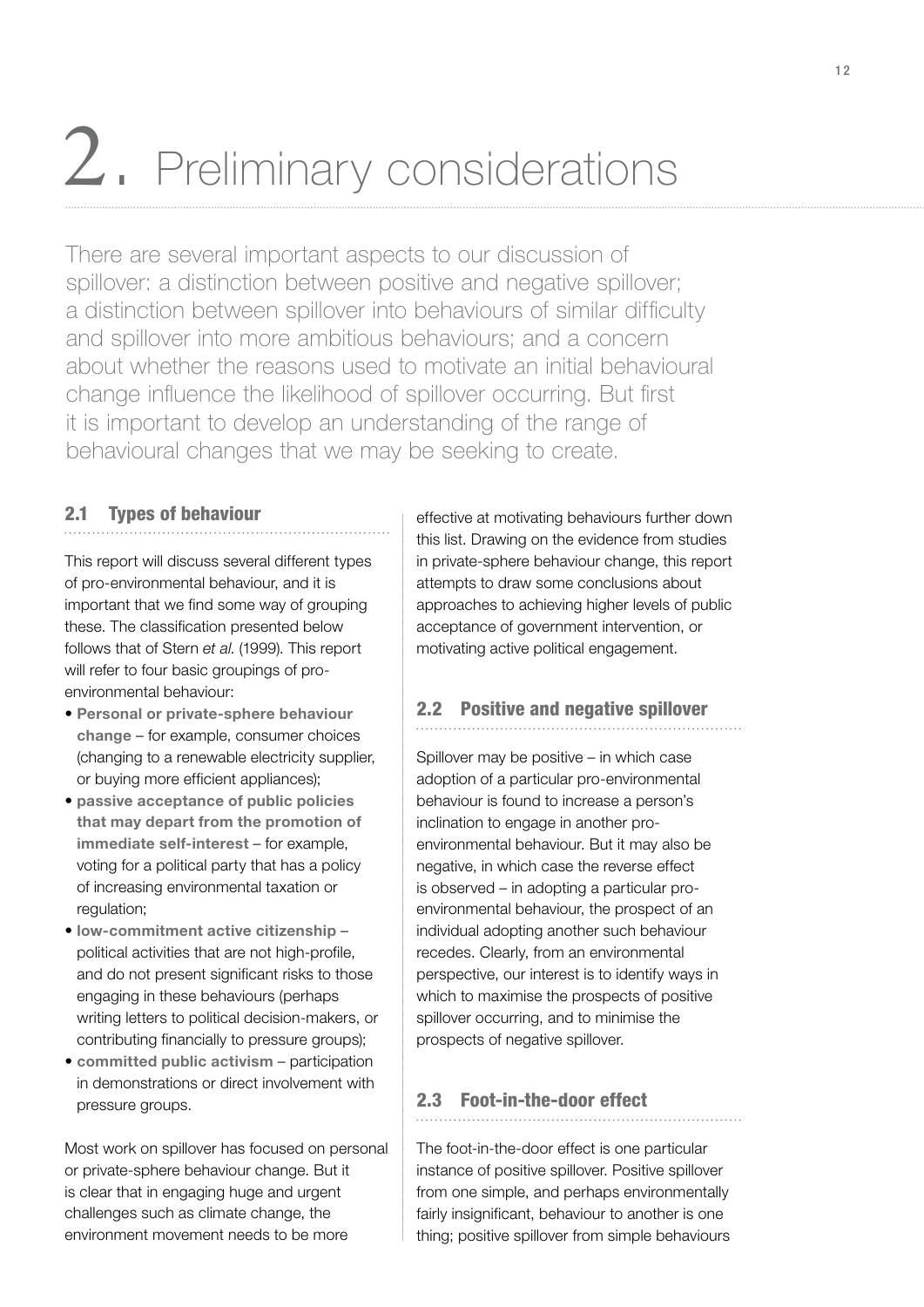into more difficult, but perhaps also more environmentally significant, behaviours is another. Early results with foot-in-the-door techniques have led to enthusiasm that, by encouraging individuals to adopt simple proenvironmental behavioural changes, they can be led into undertaking more ambitious and significant behavioural shifts. Foot-in-the-door strategies are therefore of particular interest to environmental campaigners. However, as we will see, there are important caveats to this result.

#### 2.4 Reasons for behavioural change

As we will see, the *reasons* to which campaigns for behaviour change appeal are of critical importance. Campaigns might appeal to environmental reasons for adopting a behaviour, self-interested reasons (e.g. social status or financial savings) or – perhaps most often – a combination of several possible motivations (e.g. the UK government's 'Act on CO $_2^{\prime}$ ' campaign, which highlights both financial and environmental imperatives for simple domestic energy-saving measures).

Whether or not consistency is achieved in the reasons used for motivating change is also crucially important. For example, some approaches may seek to encourage individuals to adopt an initial and simple behavioural change on the basis of cost-savings, then seek to build on this by encouraging individuals to adopt subsequent (and perhaps more ambitious) behavioural changes on environmental grounds. A sustainability spokesperson at the retail company Tesco, for example, says, 'I do believe that by talking to our customers about how much money you can save by going green, we have opened a channel to discuss bigger actions to reduce their carbon footprint'. (Tesco, *pers. comm*.)

One key question that this report seeks to address is therefore: do the reasons that are given (or the values that are appealed to) in the course of encouraging a pro-environmental behavioural change affect the likelihood of promoting positive spillover into other behaviours?

#### 2.5 When spillover is not the priority

It should be emphasised that there may be occasions where achieving positive spillover will not be of central importance to an environmental campaign.

This will be the case particularly where a pro-environmental behavioural change is highly significant in its own right. For example, installing loft insulation is a significant factor in reducing an individual's environmental footprint. It may be that, in campaigning to encourage individuals to install such insulation, it is decided to optimise the frequency of adoption of this particular behaviour, even if this entails compromising the prospects for positive spillover into other behaviours. However, there may be important costs associated with such a strategy – and campaigners should be fully aware of what these could be. (Pursuing the example of loft insulation further, we discuss some of these caveats in Section 4.2.1.)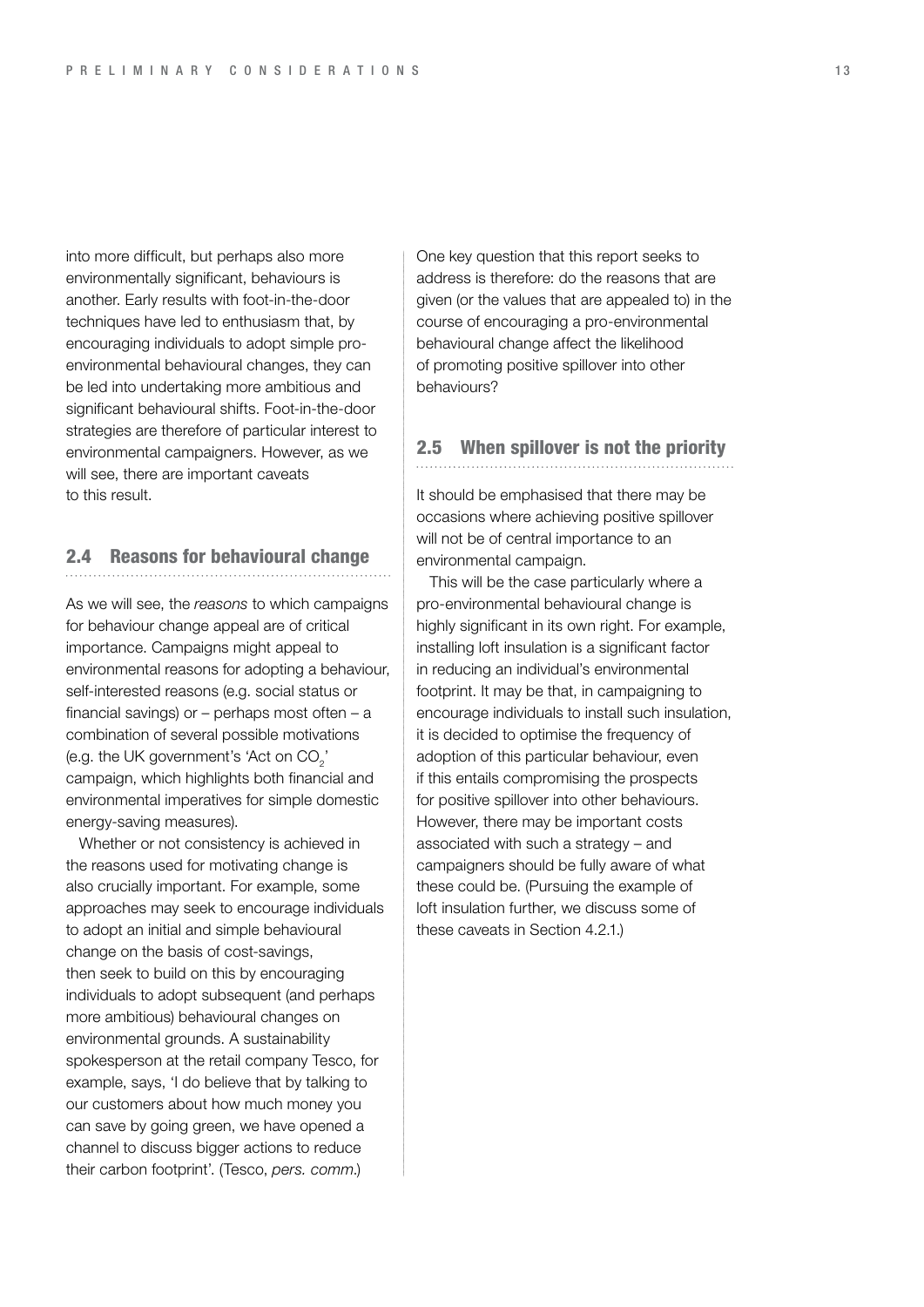### 3. An overview of empirical evidence on spillover

The empirical evidence for the efficacy of approaches to creating positive spillover is highly contested. While it has been suggested that pro-environmental conduct has a tendency to spillover from one behaviour to another (Thøgersen, 1999), some researchers have argued that when people engage in pro-environmental behaviour (perhaps a simple and painless step), they often use this to justify not doing other (perhaps more environmentally significant) things (Diekmann & Preisendörfer, 1998; Schahn, 1993).

Yet other researchers emphasise the uniqueness of every pro-environmental behaviour and downplay the possibility that pro-environmental conduct in one area will have any implications – whether positive or negative – for the likelihood of acting pro-environmentally in different areas (McKenzie-Mohr *et al*., 1995; Pickett *et al.,* 1993).

Several psychological mechanisms have been suggested for spillover, and there are theoretical reasons and empirical evidence supporting both positive and negative spillover between pro-environmental behaviours. The evidence for positive spillover, at least between behaviours of comparable ease, seems strong. But there are a number of factors which militate against spillover operating to lead individuals who are engaging in 'simple and painless' pro-environmental behaviour up a 'virtuous escalator', thereby leading them to engage in more difficult (and perhaps more environmentally significant) behaviours.

The co-occurrence of both positive and negative spillover phenomena may be one of the reasons why empirical research indicates that the process of developing a generalised pro-environmental consumption pattern is so slow (Thøgersen & Ölander, 2003). It also seems that there are a number of factors which limit the spillover phenomenon to a more narrow range of behaviours and a subset of the population, rather than all behaviours and

everyone. The cross-sectional studies suggest that certain value priorities or norms are a prerequisite for spillover, implying that this may be limited to a subset of the population – those who hold these values or norms (at least in the short run). These factors are considered further in Section 4.

#### 3.1 Spillover and self-perception theory

According to self-perception theory (Bem, 1972), people use their own behaviour as cues to their internal dispositions, in much the same way as we infer another person's attitudes from observing his or her behaviour. Scott (1977) derived a spillover hypothesis from this theory. It is suggested that engaging in a particular behaviour may have one or more effects: first, the individual's attitude towards performing the specific behaviour in question may change (Holland *et al*., 2002b). For example, someone who initially had no disposition to recycling their refuse may, if they can be persuaded to try it, adjust their attitude towards recycling based on the fact that they recycle. In this case, a behaviour change leads to an attitude change, which may increase the likelihood that the person repeats the behaviour in the future.

Second, performing a pro-environmental behaviour may activate a general disposition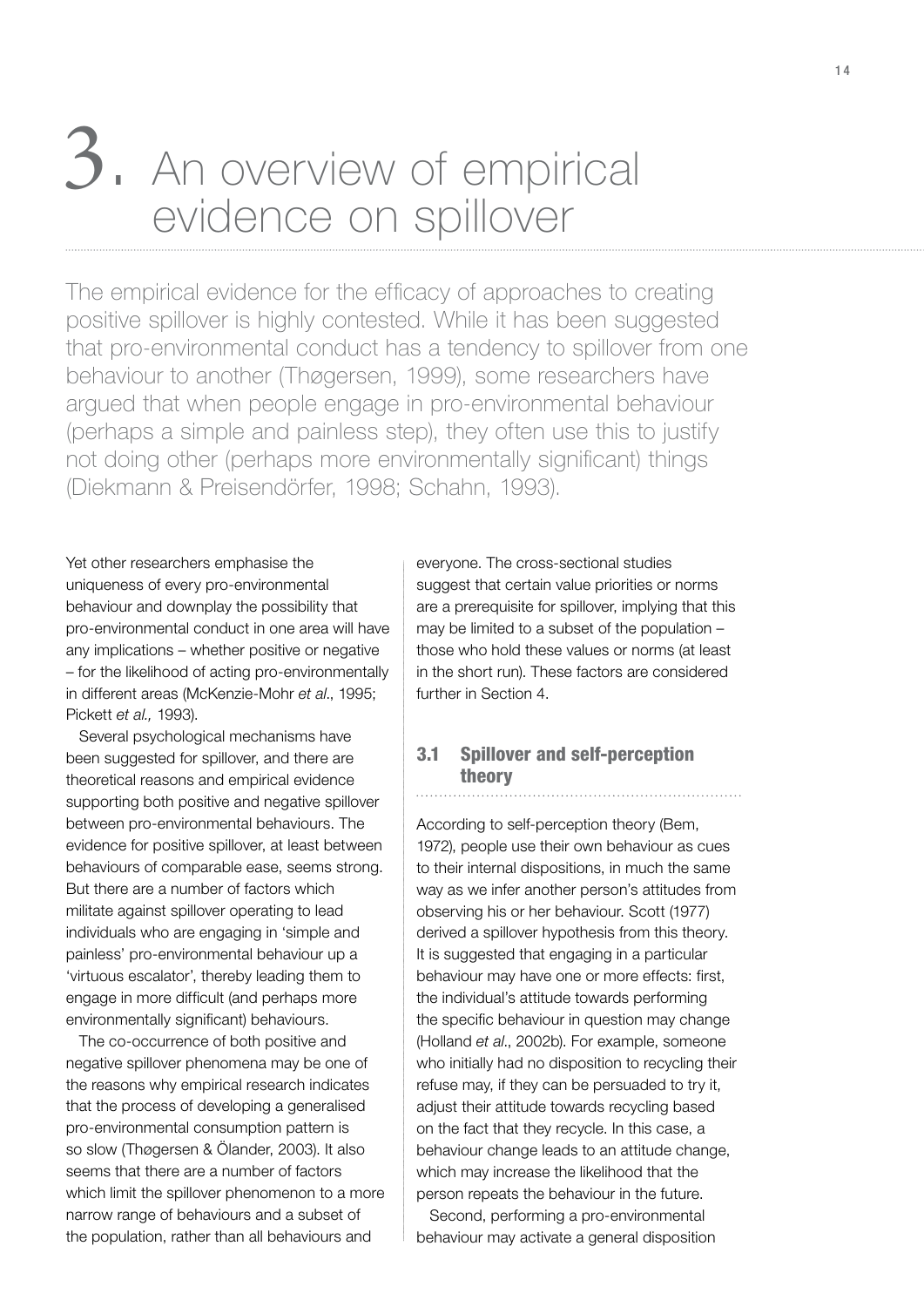(e.g. pro-environmental values) held by the actor, which may therefore be more likely to influence future behaviour (Cornelissen *et al*., 2008). For example, if an individual recycles their refuse, this action in itself may lead them to think of themselves as the kind of person 'who cares for the environment'. They may therefore be left more positively predisposed to other pro-environmental behaviours.

Whereas the first mechanism can explain *persistence* in performing a specific pro-environmental behaviour, the second can account for *spillover* between proenvironmental behaviours. Of course, these responses are not mutually exclusive – they may occur together.

The self-perception explanation of spillover phenomena is commonly tested in the footin-the-door paradigm (Freedman & Fraser, 1966). Consistent with the hypothesis that performing a pro-social behaviour activates a general internal disposition, it has been repeatedly demonstrated that if a person has agreed to a small request (e.g. to post a prorecycling sign in the window), then, at least under some circumstances, he or she is more likely to later agree to another bigger or more costly request (e.g. volunteer time to assist with a recycling campaign) (Scott, 1977). However, there are important caveats to be added to this conclusion, some of which will be discussed below (Burger, 1999).

Intervention or manipulation by an outside agent (e.g. as a result of an environmental campaign) is not a prerequisite for activating an internal pro-environmental disposition or making a pro-environmental goal more salient in the individual's mind. Performing a goaldirected behaviour, in the absence of any external encouragement, makes the supporting attitudes more accessible from memory and therefore more predictive of behaviour (Glasman & Albarracín, 2006; Knussen *et al.*, 2004). In general, deliberate action to reach a goal (proenvironmental or not) is likely to increase the salience of the goal in the mind of the actor.

Thus, psychological theory (including selfperception theory) would suggest that the more salient a goal, the more likely it is that individuals will notice the relevance of their other everyday behaviours to the same goal, thus increasing the likelihood that they will act in a goal-consistent way in these areas as well (Ratneshwar, *et al*. 2001). For example, experimental research has shown that the priming of pro-environmental values enhances attention to, and the weight of information related to, these values and thereby the likelihood of pro-environmental consumer choices (Verplanken & Holland, 2002). Furthermore, survey-based research has documented that positive correlations between pro-environmental behaviours can be accounted for by their common root in broad pro-environmental goals and values (Thøgersen & Ölander, 2006). Together, these results suggest that the activation of general pro-environmental values is a mediator of the spillover of pro-environmental behaviour. The values used to justify an appeal for an initial behavioural change (and therefore also the reasons suggested for performing the behaviour) are therefore crucially important – and will be returned to below (see Section 4.1).

#### 3.2 Spillover and cognitive dissonance

Other 'consistency theories' (Abelson, 1983) have been brought to bear on the spillover phenomenon, including Festinger's (1957) cognitive dissonance theory. It has been suggested that, at least under some circumstances, people feel it is inconsistent to behave in an environmentally responsible way in one area while refraining from doing so in another area and, further, that this inconsistency produces an unpleasant 'affect' (or 'arousal') called 'cognitive dissonance' (Thøgersen, 2004). Cognitive dissonance is only elicited if the inconsistent behaviours are chosen freely. Moreover, not all inconsistencies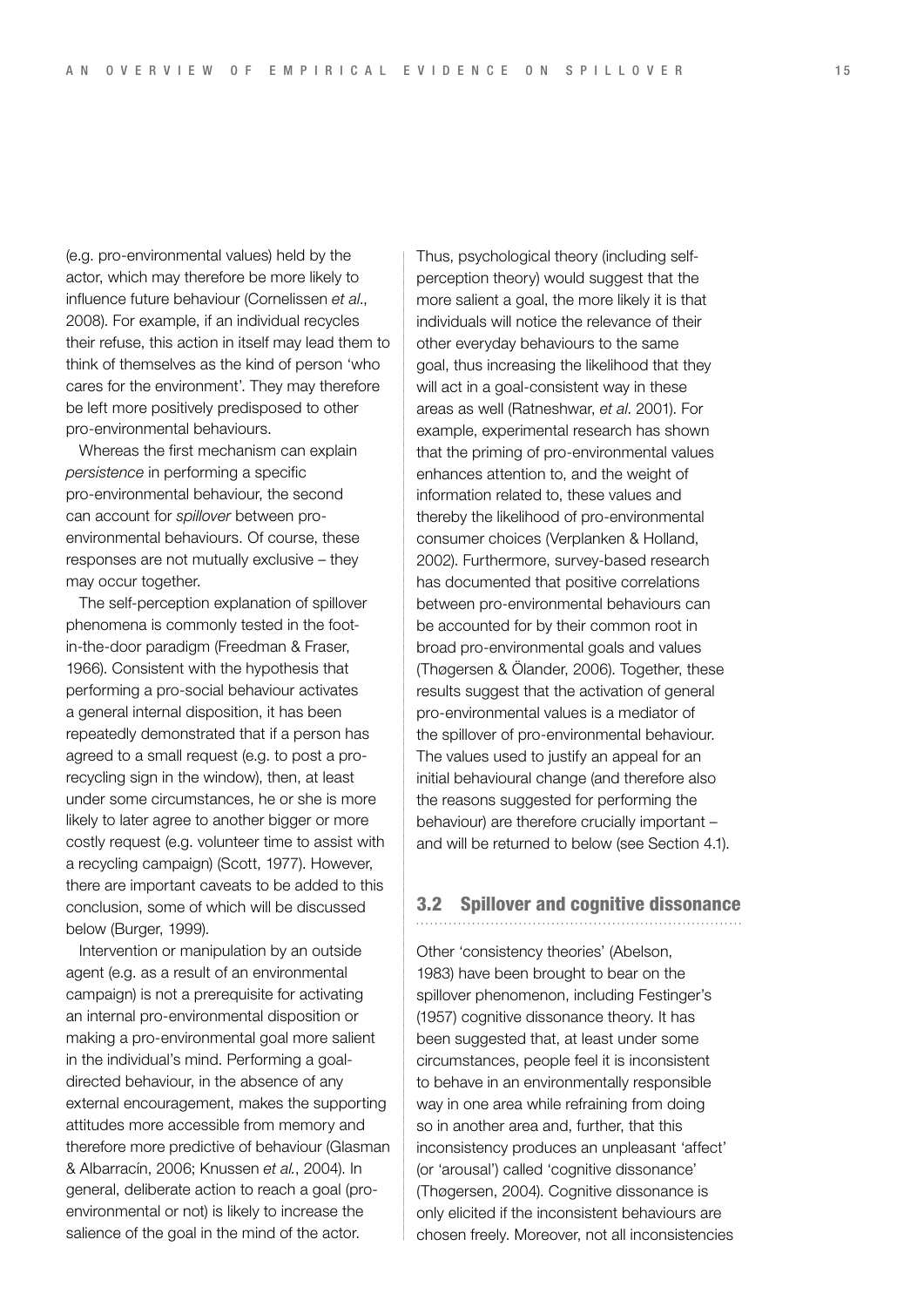are perceived as equally important, and unimportant inconsistencies do not usually produce cognitive dissonance. An inconsistency is 'important' if it violates a key element of a person's self-concept, questioning that person's competence, morality or reliability (Dickerson *et al*., 1992). Finally, the more different the two behaviours, the easier it is to justify (to oneself and to others) behaving in a different way. The more different two behaviours are, the less likely it is that it will be perceived as inconsistent to behave in an environmentally responsible way in one, but not in the other area (Thøgersen, 2004).

Cognitive dissonance (and perhaps even the *anticipation* of cognitive dissonance) is uncomfortable: people are motivated to do something to reduce it. There are a number of ways dissonance can be reduced. Unfortunately, striving to achieve greater consistency by increasing one's pro-environmental behaviour is only one of several possible responses: another may be to abandon the existing pro-environmental behaviours. (This might be expressed, for example, as an individual asking, 'what's the point in taking the bus to the shops on a Saturday morning and leaving my car at home when I drive 30 miles to work each day during the week?'). The theory predicts that increasing one's pro-environmental behaviour will be the preferred option only if there are no other easier ways of reducing cognitive dissonance.

In the example given above, it may be easier for the individual to begin taking the car to the local shops than to contemplate commuting to work by public transport. Cognitive dissonance may operate to encourage spillover between behaviours of comparable 'difficulty'. But a more environmentally significant behavioural change (e.g. commuting to work by public transport) will often be more difficult to make, while a less environmentally significant change (e.g. taking the bus to the local shops on a Saturday) is more easily dismissed as being of little importance. So it seems that cognitive

dissonance will be unlikely, on the whole, to lead people from 'simple and painless' steps to more environmentally significant behaviours, where these are more difficult.

When engaging in pro-environmental behaviour is an important element in a person's self-concept, abandoning the 'simple and painless' behaviour may be perceived as very difficult. It has been shown empirically that the degree to which people act consistently across pairs of pro-environmental behaviours depends upon how morally important it is for them to act in an environmentally responsible way (Thøgersen, 2004). This suggests that cognitive dissonance mainly leads to behavioural spillover when a person feels it is morally important to act in an environmentally responsible way.

For people with strong pro-environmental values and norms, the desire to avoid behavioural inconsistency (and cognitive dissonance) is more likely to lead to positive spillover – as opposed to leading them to abandon those pro-environmental behaviours that have already been adopted. (This is clear – in the example given above, an individual with a strong sense of the moral imperative to make better use of public transport is less likely to abandon their bus ride to the shops at the weekend and take the car instead, in seeking to relieve the cognitive dissonance that they experience.) It seems that the *values* underpinning the initial motivation for proenvironmental behaviour are crucially important in influencing whether or not spillover occurs (see Section 3.1).

It has been suggested that people who experience cognitive dissonance because of environmentally harmful behaviours that are difficult or costly to change (e.g. taking flights, eating meat or joining political demonstrations) may engage in 'simple and painless' proenvironmental behaviour as a means to relieve the discomfort that this creates (Bratt, 1999). This type of self-justification (Holland *et al*., 2002) is based on the general acceptance of a 'contribution ethic', something which we will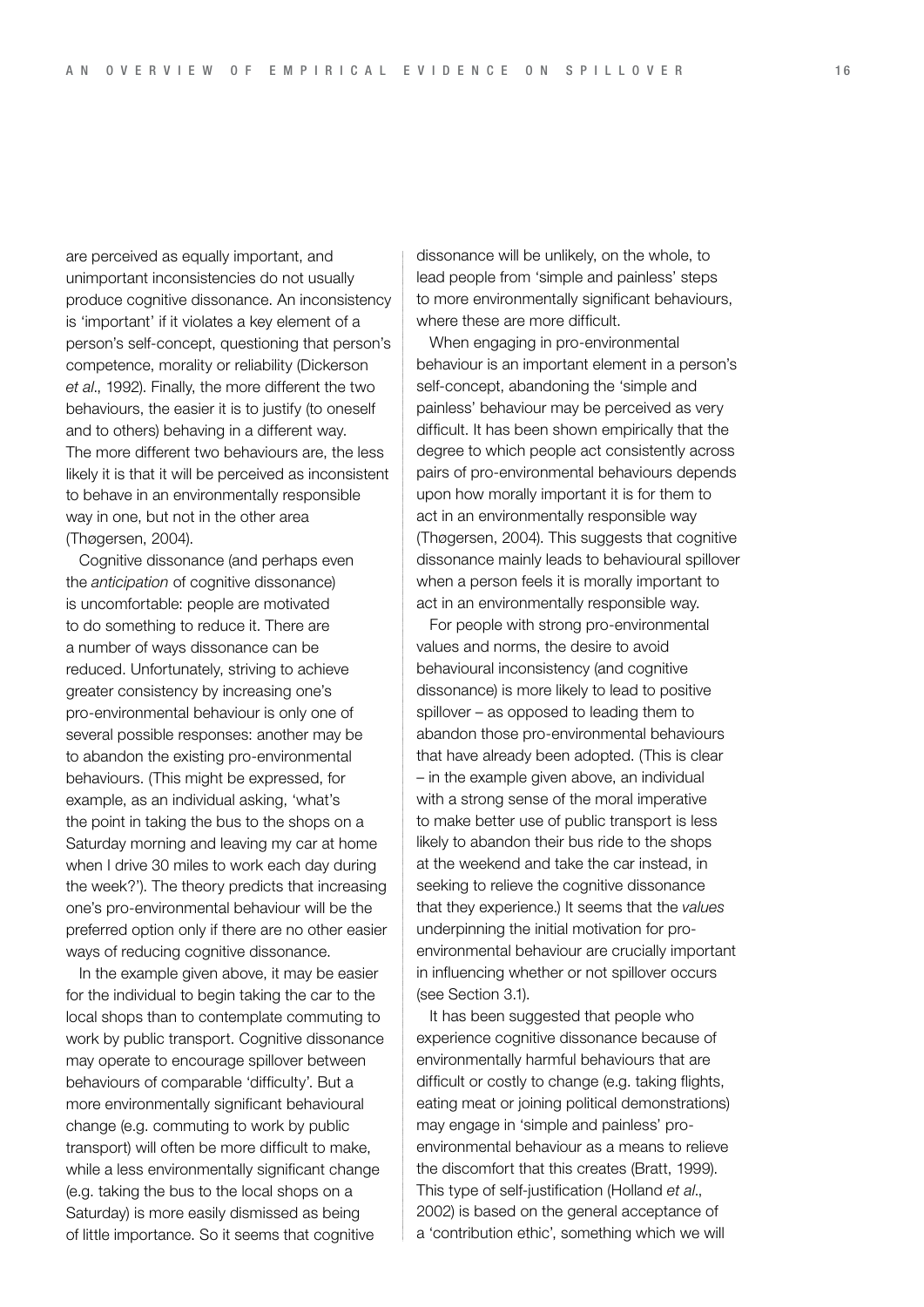return to in Section 3.4.

Consistent with the proposition that 'simple and painless' steps are seen to justify other more environmentally damaging behaviours, Bratt (1999) found a positive relationship between car driving and people's acceptance of the claim that car driving is justified when you recycle your waste. This suggests that doing 'simple and painless' things makes it easier for people to refuse to adopt more difficult and environmentally significant behavioural changes. One can further speculate that the 'excuse' provided by adopting 'simple and painless' proenvironmental behavioural choices may well be strengthened if environmental communications or campaigns serve to exaggerate the environmental benefits of these small steps, or if these behaviours are advocated by actors with high levels of environmental credibility (e.g. environmental NGOs or government environment ministries).

Another important result, emerging from Bratt's (1999) study, raises questions about the practical importance of the 'simple and painless steps as justification for more damaging behaviour' phenomenon. Survey participants with more positive general environmental attitudes were less willing to accept the claim that recycling justifies car driving. The justification-attitude relationship was actually three times as strong as the justification-behaviour relationship. This means that the justification effect only dominated among people with relatively unfavourable environmental attitudes. That is, if an individual has a fairly negative attitude to the environment, then they are more likely to justify their cardriving on the basis that they recycle.

However, it could be argued that people with a more negative attitude to the environment will not be disposed towards pro-environmental behaviour anyway. It therefore seems unlikely that, if their exposure to campaigns to adopt 'simple and painless' behavioural changes is reduced, they would be any more likely to perform more difficult and costly behaviours.

It seems much more likely that they would find other excuses, aside from having already adopted the easy steps, for not performing the more difficult and costly pro-environmental behaviours (Van Raaij, 1995).

Recent research suggests that people also differ in personality in ways that influence their general tolerance for inconsistency or their preference for consistency (Cialdini *et al*., 1995). For example, there is at least one study reporting that the foot-in-the-door effect is contingent on the individual having a high preference for consistency (Guadagno *et al*., 2001). There is evidence that preference for consistency increases with age (Brown *et al.*, 2005). Spillover arising from cognitive dissonance may therefore be more prevalent in older people.

#### 3.3 Spillover and knowledge or skills acquisition

A completely different explanation for spillover is that, when acting in a pro-environmental way, individuals may acquire knowledge or learn skills that make the adoption of other pro-environmental behaviours easier (De Young, 2000; Thøgersen, 1999). For example, one study found that the adoption of a new eco-label (the MSC label for sustainable fisheries) depended on the extent to which the consumer used other, pre-existing eco-labels, after motivational influences captured by the intention to buy sustainable fish products had been controlled (Thøgersen *et al.,* 2008). A likely explanation is that consumers gradually build knowledge and a routine about eco-labels that makes the adoption of a new eco-label easier. However, one may speculate that the likelihood of spillover due to such learning processes decreases rapidly with increasing dissimilarity of behaviours.

In addition to task-related knowledge and skills, acting in a pro-environmental way may facilitate learning about the character of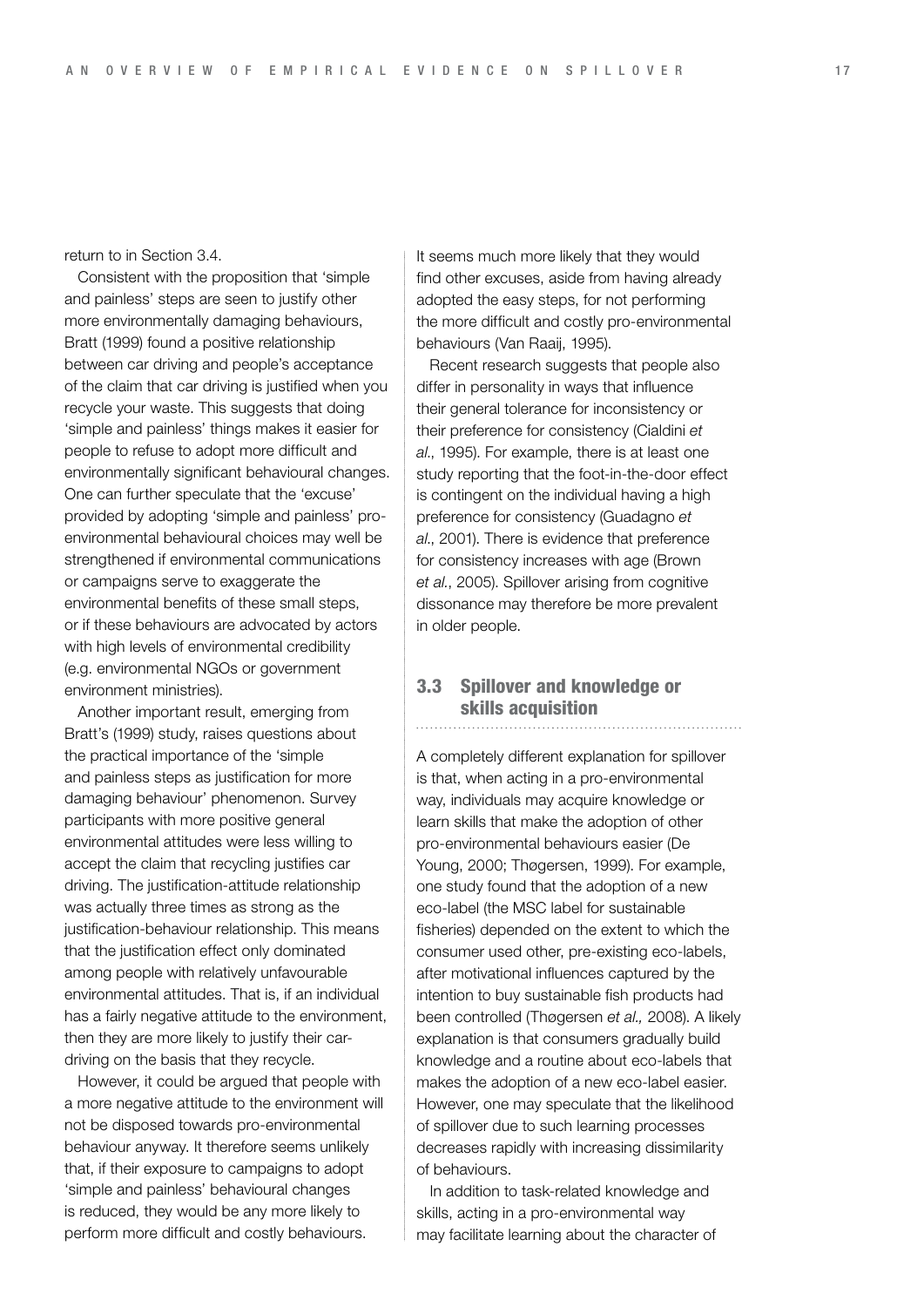environmental problems – both the specific problems relevant to that particular behaviour, but also, possibly, more general environmental challenges. In this way, pro-environmental behaviour may lead to an increase in environmental concern, which then increases the likelihood that the individual will engage in other pro-environmental behaviours (Kals *et al.*, 1999; Maiteny, 2002). Note, though, that the track record of increased awareness of environmental problems leading to pro-environmental behaviour change is notoriously poor.

#### 3.4 Resting on one's laurels

It has been suggested that environmentally responsible behaviour is usually based on a contribution ethic (Guagnano *et al.*, 1994; Kahneman *et al.*, 1993). Among other things, a contribution ethic implies that refraining from performing a specific pro-environmental behaviour is justified if one is already 'playing one's part' in other ways – leading one to 'rest on one's laurels'. For example, one study found that, after controlling for the strength of an individual's personal norms about reducing waste, people felt less obliged to do one specific thing (i.e. consider the wasteconsequences of their packaging choices when shopping) the more they did something else to address the problem (i.e. sort household waste for recycling) (Thøgersen, 1999).4

Since most people do easy and cheap things for the environment before difficult and expensive things (Diekmann & Preisendörfer, 1998; Kaiser, 1998), they may in practice justify not doing the more difficult and costly – and usually more important – things because they do other things, which happen to be

not only easy and cheap, but also relatively inconsequential (Van Raaij, 1995).

Unfortunately, the tendency to do too little for the environment is amplified by healthy individuals' well documented tendency to interpret evidence in a self-serving manner, which leads people to exaggerate their contribution to environmental protection (Pieters *et al.*, 1998). On the whole, people tend to believe that the action they are already taking for the environment is of greater significance than it actually is. When combined, a contribution ethic and a self-serving bias seems particularly likely to frustrate movement from the small and easy to more environmentally significant but also more difficult behaviours.

Environmental communications that diminish the importance of some behavioural changes relative to others may operate to reinforce the perception that actions to address environmental challenges are in some way 'morally fungible' – that having done one thing, a person can feel morally excused from doing another. For example, Martin Wright, editor of the UK environment magazine *Green Futures*, 'ranks [the need to protect] forests over flight guilt' in attempts to drive down emissions (Wright, 2008). Similarly, John Beddington, the UK government's chief scientific adviser, under a headline 'old fashioned loft insulation is more important than stopping flying', recently wrote:

*Where should we put in* most *effort? The conventional wisdom says it's all about cars, planes, and wind farms... But air travel contributes a few per cent to global emissions. Meanwhile activities in British homes and offices make up more than half. If we really want to sustain the planet, we must* first *fix the buildings where we live, work and play. (Beddington, 2009,* emphasis added*).*

4. In discussing some of the effects of cognitive dissonance, in Section 3.2, it was suggested that people who engage in environmentally harmful behaviours that are difficult to change may also engage in simple and painless pro-environmental behaviour. This, it was argued, may<br>present a means of minimising the cognitive dissonance that arises from an awaren their goal should be to make a fair contribution to addressing an environmental problem, this serves as a guide to the degree of effort they invest<br>in the course of pursuing particular pro-environmental behaviours. Under t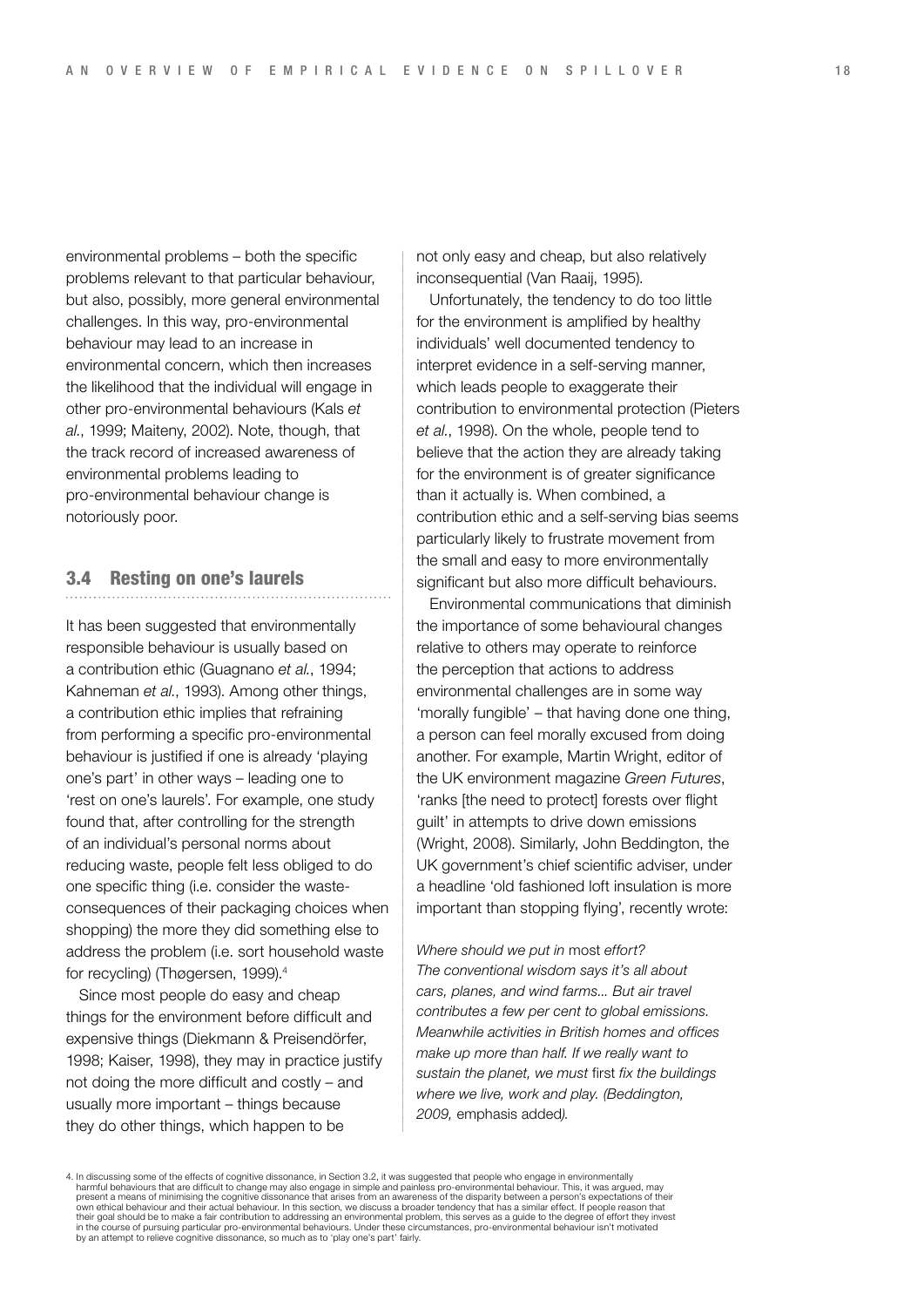Aside from Beddington being factually wrong (activities in British homes and offices do not make up more than half of global emissions), this stance may serve to help cement the perception that, if I have insulated my loft, then I should feel morally justified in flying. (In fact, aviation is projected to become a critically important source of greenhouse gas emissions.<sup>5</sup>)

Unfortunately, the problem of 'resting on one's laurels' is greater than that of individual citizens feeling that they have 'done their bit' by adopting simple and painless privatesphere behavioural changes. Some politicians conclude that they have, in turn, 'done their bit' as policy-makers and legislators by encouraging individuals to adopt simple and environmentally insignificant behavioural changes. Hence, non-governmental organisations campaigning for simple and painless steps run a double risk – the risk of advocating an approach that probably does not work, and the additional risk of lending credibility to politicians who feel they have done enough by urging the public to adopt simple behavioural changes.

<sup>5.</sup> When asked recently which sectors would have to do more in order to meet the UK government's target of an 80% cut in emissions by 2050, Lord Turner (chair of the UK government's Committee on Climate change) said that aviation was aiming to keep its emissions flat by 2050, which would mean that the rest of<br>the economy would have to make cuts of 90%. (DeHavilland Report, 4 Feb of the forecast range, carbon dioxide emissions from aviation are set to reach 17 million tonnes of carbon (MtC) by 2050. The higher end of the range is 44 MtC.<br>Meanwhile, the UK is attempting to limit the carbon emissions sign that this can or will happen: the existing 60% target is already extremely challenging'. (p.4). Note that, since this report was published, the target for UK<br>emissions reductions has been increased to 80% of 1990 leve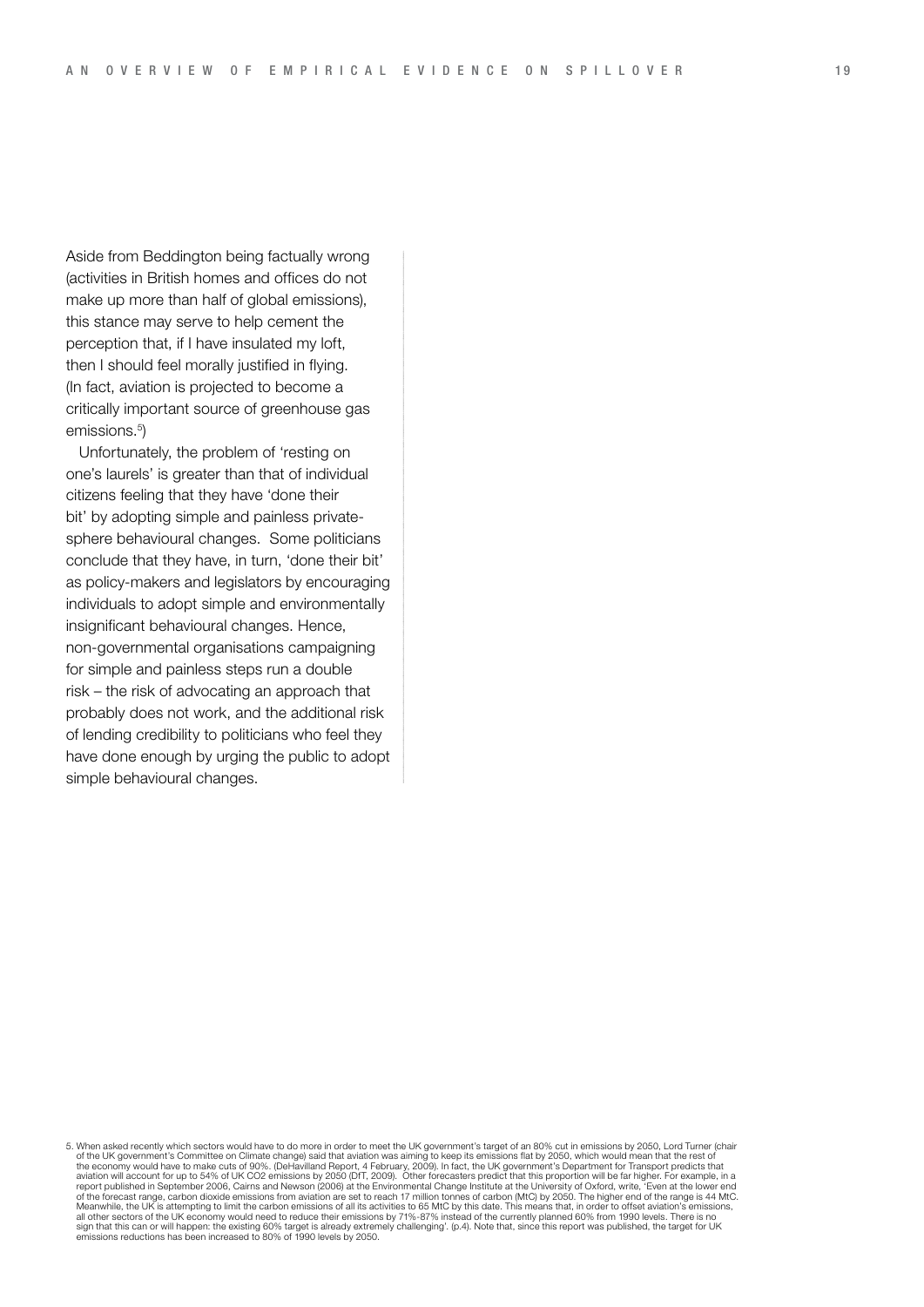## 4. Implications for environmental communications and campaigns

#### 4.1 The limitations of spillover

As indicated in the foregoing, positive spillover is only likely to occur under particular circumstances, many of which will be difficult to control. As we have also pointed out, cooccurrence of both positive and negative spillover phenomena may be one of the reasons why the generalisation of a sustainable consumption pattern is proving to be such a slow process (Thøgersen & Ölander, 2003). Encouraging people to move from simple domestic energy-efficiency measures towards adopting the ambitious changes that are needed, and supporting the government interventions necessary to drive these, is not straightforward. It would be a mistake therefore to rely on spillover from 'simple and painless' steps to create the rapid and often difficult behavioural changes that will be needed to address global challenges such as climate change.

Our concern is that, at best, many campaigns for small and environmentally insignificant behavioural changes are tacitly justified through an unexamined assumption that these will contribute to delivery on more ambitious and environmentally relevant changes. At worst, we suspect that in many cases such campaigns are embarked upon without any reflection on the contribution that they may, or may not, make to achieving the ambitious changes that are needed. Environmental campaigners should be clear with themselves about whether a campaign is aimed at delivering a specific behavioural change (the actual focus of the campaign) or whether it is aimed at helping to elicit a wider set of behavioural changes (through positive spillover effects).

This discipline would oblige campaigners to be clear about two things: first, the inadequacy of responses to environmental problems that rely upon widespread adoption of marginal

reductions in individual carbon footprint; and second, the challenges facing them if they are to use such campaigns as vehicles for promoting more ambitious changes.

But we also have an additional concern, which we explore in more depth in Section 5. We worry that campaigns for simple and painless pro-environmental behaviour changes may also serve to promote the perception that today's environmental challenges can be – and should therefore be – collectively addressed through marginal changes that leave current lifestyles essentially unchanged.

It is possible that campaigns which emphasise the value of small and objectively insignificant private-sphere behavioural changes will serve to harden the perception that the proper response to environmental challenges is to rely entirely upon the choices that individuals make, working with their self-interest (their financial interest or their freedom of choice as consumers, for example). Individuals who are encouraged to believe that the proper response to climate change is to choose a different (and more efficient) model of car, or to seek financial savings from energyefficiency measures, may be more resistant to urgently needed government interventions that will serve to reinforce positive consumer choice, or shift taxation to help incentivise more sustainable behaviour.

#### 4.2 Optimising the possibility of spillover

A number of factors may serve either to amplify or reduce the spillover of pro-environmental behaviour. These are discussed more fully in this section, where specific suggestions for the design of environmental campaigns are explored. It should be emphasised, however, that only a few of these suggestions have been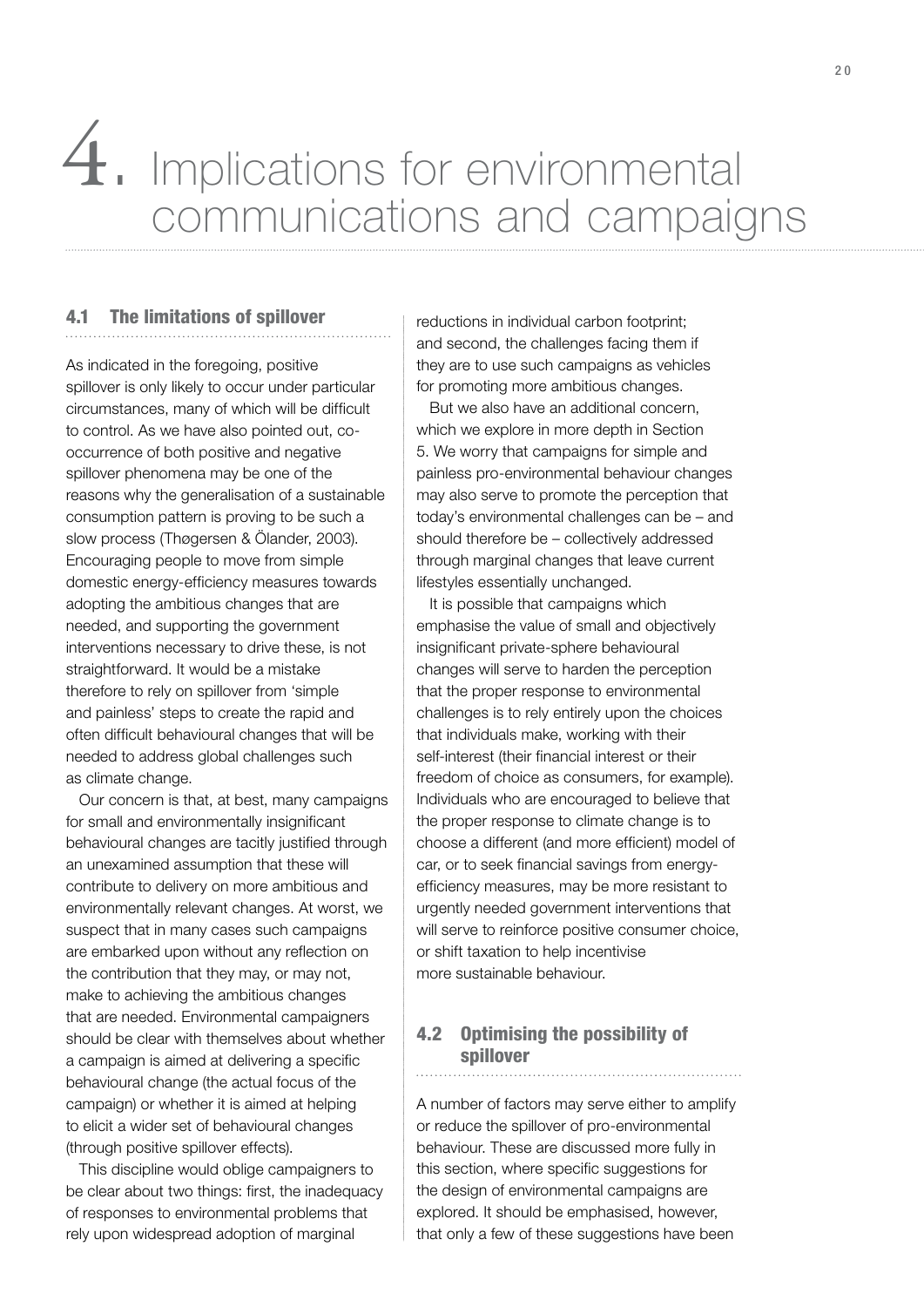subject to proper empirical investigation. Until they are substantiated through more research, the suggestions that follow should be treated with some caution.

#### 4.2.1 Be clear about the environmental reasons for behaviour change

One recurrent theme in the analysis above is that positive spillover will vary with the strength of a person's pro-environmental values and norms. Hence, in addition to the 'direct' behavioural impact of communications that increase the prevalence of these values and norms, it is likely that such policies will also amplify positive spillover effects. This might be referred to as 'the double dividend of getting clarity on values and goals'!6

Spillover hypotheses derived from Bem's (1972) self-perception theory are based on the assumption that performing a proenvironmental behaviour activates the person's pro-environmental disposition and makes proenvironmental values and norms more salient (see Section 3.1). For this mechanism to lead to spillover, the person needs to have a proenvironmental disposition of sufficient strength. Consistent with this inference, spillover between different behaviour categories has been found to depend on the strength of the person's proenvironmental values (Thøgersen & Ölander, 2003). Moreover, one study found that the tendency to behave consistently across pairs of pro-environmental behaviours depends on how morally important it is for the person to act in an environmentally responsible way (Thøgersen, 2004). Together, these studies suggest that positive spillover of pro-environmental behaviour is contingent on sufficiently strong pro-environmental values or norms.

This perspective is further supported by evidence on cognitive dissonance (see Section 3.2, above). Cognitive dissonance is more likely to motivate an individual to extend proenvironmental behaviour, rather than reduce this, in the context of a strong set of proenvironmental values and norms.

Consider a campaign to encourage homeowners to install loft insulation. Suppose this campaign draws attention to the financial benefits, and as a result persuades some individuals to go to the trouble and capital expense of installing this insulation. Having done so, they may be less likely to support a proposal to use public funds to assist other home-owners to install insulation (such a policy proposal was recently suggested by the Conservative Party in the UK – see King, 2009). They may feel that, having borne the costs of loft insulation themselves, they shouldn't now be expected, as taxpayers, to support other home-owners who will derive the same financial savings from insulation but with lower capital expenditure.

If, on the other hand, the initial campaign was premised on an environmental imperative – urging home-owners to install loft insulation in order to reduce their carbon emissions – their response to the new government proposal may be different. They are now perhaps more likely to feel aggrieved that, while they have gone to the trouble and expense of installing insulation ('doing their bit' to help stabilise the climate), many other home-owners have yet to do so, thereby undermining their efforts. They are perhaps likely to be more supportive, therefore, of a policy aimed at incentivising other homeowners to follow suit.

This is not to argue that appeal to self-interest or social status can't be effective. Urging people to adopt simple domestic energy-

<sup>6.</sup> There is a large body of experimental work that serves to demonstrate the relevance of the *goals* used to frame a particular behaviour for determining the level of motivation an individual experiences to engage in that behaviour. Appeals to extrinsic goals (financial benefit, for<br>example) tend to lead to lower persistence in a new behaviour than appeals to in or an empathy for people in a drought-stricken country, for example). The relative benefit of appealing to intrinsic as opposed to extrinsic goals<br>increases for more difficult behavioural choices. These results, drawn from fall outside the scope of this report. See WWF (2008) for a fuller account of the results of studies on the quality of motivation achieved through appeal to different goals.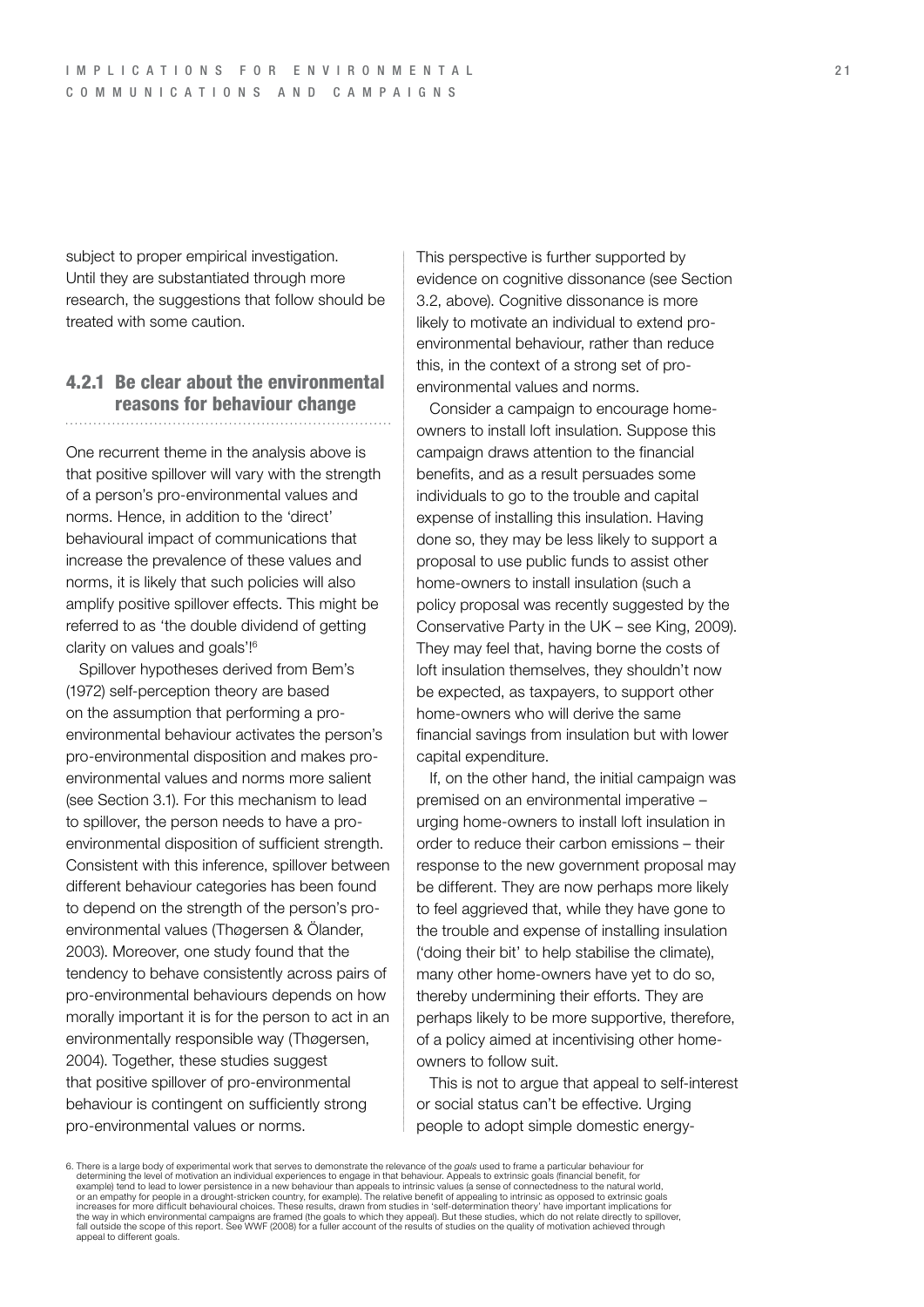efficiency measures in order to save money, or to send an automatically-generated email to their MP to petition against a new road-building scheme on the grounds of its impact on local house prices, *may* be the most effective way of motivating the greatest number of people to adopt *these particular* behaviours. But their motivation to engage in pro-environmental private-sphere behaviours in general, or to become involved in committed public activism, seems less likely to be sustained than if they had adopted them in pursuit of a set of 'intrinsic' goals.

#### 4.2.2 Make explicit the connections between different pro-environmental behaviours

Studies have found that correlations between pairs of pro-environmental behaviour increase with the similarity (Bratt, 1999) or with the perceived similarity (Thøgersen, 2004) of the two behaviours. This result has also been observed in foot-in-the-door studies, where stronger effects are usually found when the two requests are similar rather than dissimilar (Burger, 1999). This effect is most easily understood in the framework of cognitive dissonance theory, assuming that the similarity of pairs of behaviour influences how inconsistent it is perceived to be to act in a pro-environmental way with regard to one but not the other. The similarity effect suggests that positive spillover is most likely between pairs of pro-environmental behaviours that are reasonably similar, or that are perceived as being reasonably similar.

But what constitutes 'reasonably similar' or 'reasonably dissimilar' behaviour here? Behaviours can be similar or dissimilar in many ways. Similarity may be judged with regard to objective characteristics of the behaviour (such as the time or place in which it is undertaken, tools or equipment used, or the specific actions performed). Behaviours may also be more or

less similar in terms of the goal or goals being pursued. *Objective characteristics* are used to organise behaviours into *taxonomic categories*, whereas the *relationship towards a goal* is used to organise behaviours into *goal-derived categories*. It is commonly assumed that consumers use both taxonomic categories and goal-derived categories to structure their knowledge about the world (Hoyer & MacInnis, 2006).

Little research has been done into which kind of similarity judgment is most likely to produce spillover. What research that does exist suggests that taxonomic categories are important: that is, behaviours within the same taxonomic categories (the time and place of the behaviour, the skills employed, etc.) tend to be more strongly correlated than behaviours within different taxonomic categories (e.g., Stern, *et al.*, 1999; Thøgersen & Ölander, 2001). This evidence suggests that objective characteristics of the behaviour matter for consumers' similarity judgment. However, the effect of a shared goal (e.g. environmental protection) has not been explored.

Irrespective of this lack of research, it seems safe to infer that environmental campaigns that make similarities between pro-environmental behaviours more salient are more likely to stimulate spillover. An exception arises in cases where actions are perceived as substitutes rather than as complementary ways to solve a problem. For example, one study found that careful source-separation and recycling is sometimes perceived as a substitute for waste prevention during shopping (choosing products with less packaging, for example): people tend to engage less in one the more they engage in the other behaviour (Thøgersen, 1999). With the exception of substitutes, communication that informs and educates people about the shared relevance of two actions for the same goal (i.e., solving an environmental problem) should facilitate spillover (cf. Ratneshwar *et al*., 2001).

Campaigns that frame the imperatives in a non-environmental way do nothing to increase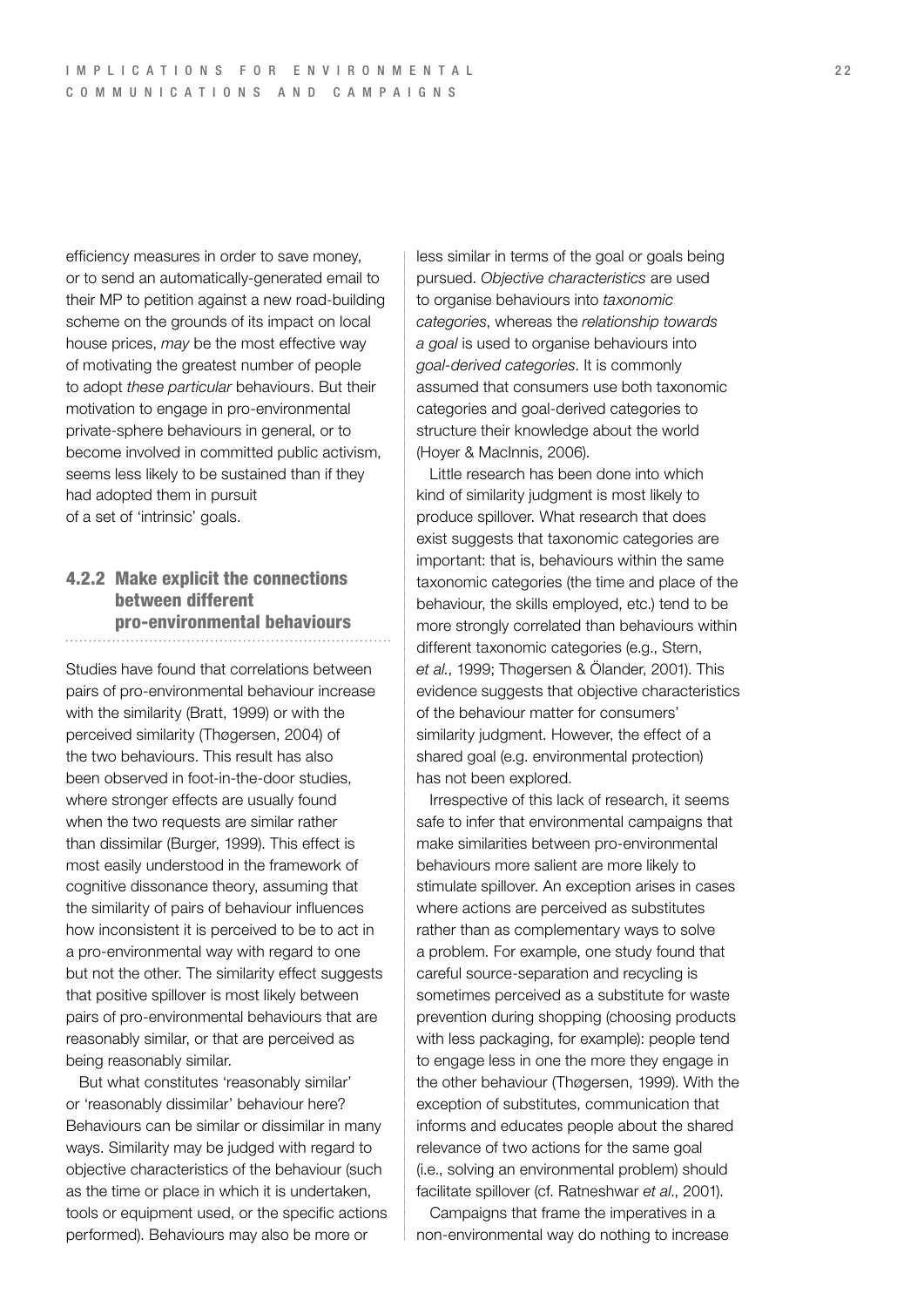the incidence of positive spillover. There are clearly many examples where the pursuit of financial self-interest or social status will not present incentives for pro-environmental behaviour (indeed, these things often diverge). In attempting to motivate a range of proenvironmental behaviours, it seems that it will be most effective to appeal either to environmental concern, or a set of values which are found to correlate with this (a sense of connection to nature, or concern for the welfare of future generations, for example). This also underscores that it is likely to be unhelpful to draw a distinction between the relative importance of different pro-environmental behaviours, denigrating those seen to be less significant (see Section 3.4 above).

#### 4.2.3 Causal clarity: focus exclusively on the environmental benefits of a behaviour

If one is to develop a self-perception as an environmentally concerned individual, this is contingent upon past behaviour being *perceived* as pro-environmental, or, as social psychologists say, 'diagnostic of a proenvironmental disposition' (Cornelissen *et al.*, 2008). The 'diagnosticity' of behaviour in this regard depends on both its *causal clarity* and the *frequency of its occurrence*. This section highlights the need for causal clarity, and Section 4.2.4 highlights the relevance of frequency of occurrence.

Causal clarity refers to the ease with which an individual perceives a particular behaviour as being motivated by environmental concern. So, for example, an individual may petition their MP against the expansion of an airport in their locality either because they are worried about the impact on the financial value of their home, or because they are concerned about the global environmental impact of aviation growth. Many environmentally relevant everyday behaviours are causally ambiguous in that they lead to both pro-environmental and private benefits (e.g. mitigating the global impacts of climate change *and* reducing aircraft noise in my locality; reducing water use *and* saving money). If an act can be attributed to more than one cause it is perceived as less diagnostic for inferring pro-environmental values and attitudes, and is less likely to lead to spillover into other pro-environmental behaviours.

However, it has been demonstrated that the perceived diagnosticity of ambiguous behaviours can be enhanced by framing (or labelling) these as reflective of a proenvironmental disposition. Research has found that the diagnosticity of a common behaviour can be increased by communication that emphasises its environmental benefits (Cornelissen, *et al.*, 2008). Such communication improves the impact of the behaviour on a person's self-concept, and therefore increases the likelihood of performing *other* proenvironmental behaviours. Many environmental campaigns currently deploy the opposite tactic in this regard – advocating the use of a wide range of imperatives for adopting a particular behavioural change. Often, for example, these focus on both the financial savings and the environmental benefits arising from energysaving behaviours. Consider, for example, the UK government's 'Act on CO<sub>2</sub>' campaign with television advertisements that emphasise the financial savings possible through simple energy-saving behaviours (such as switching a television standby mode off): 'simple actions reduce both fuel and CO<sub>2</sub> emissions'.<sup>7</sup>

Some additional evidence suggests that appeal to financial incentives to comply with a behavioural request may be particularly unhelpful if positive spillover is sought. Based on the self-perception theory of spillover, one might imagine that when individuals are *paid* to comply with the first request, this will disrupt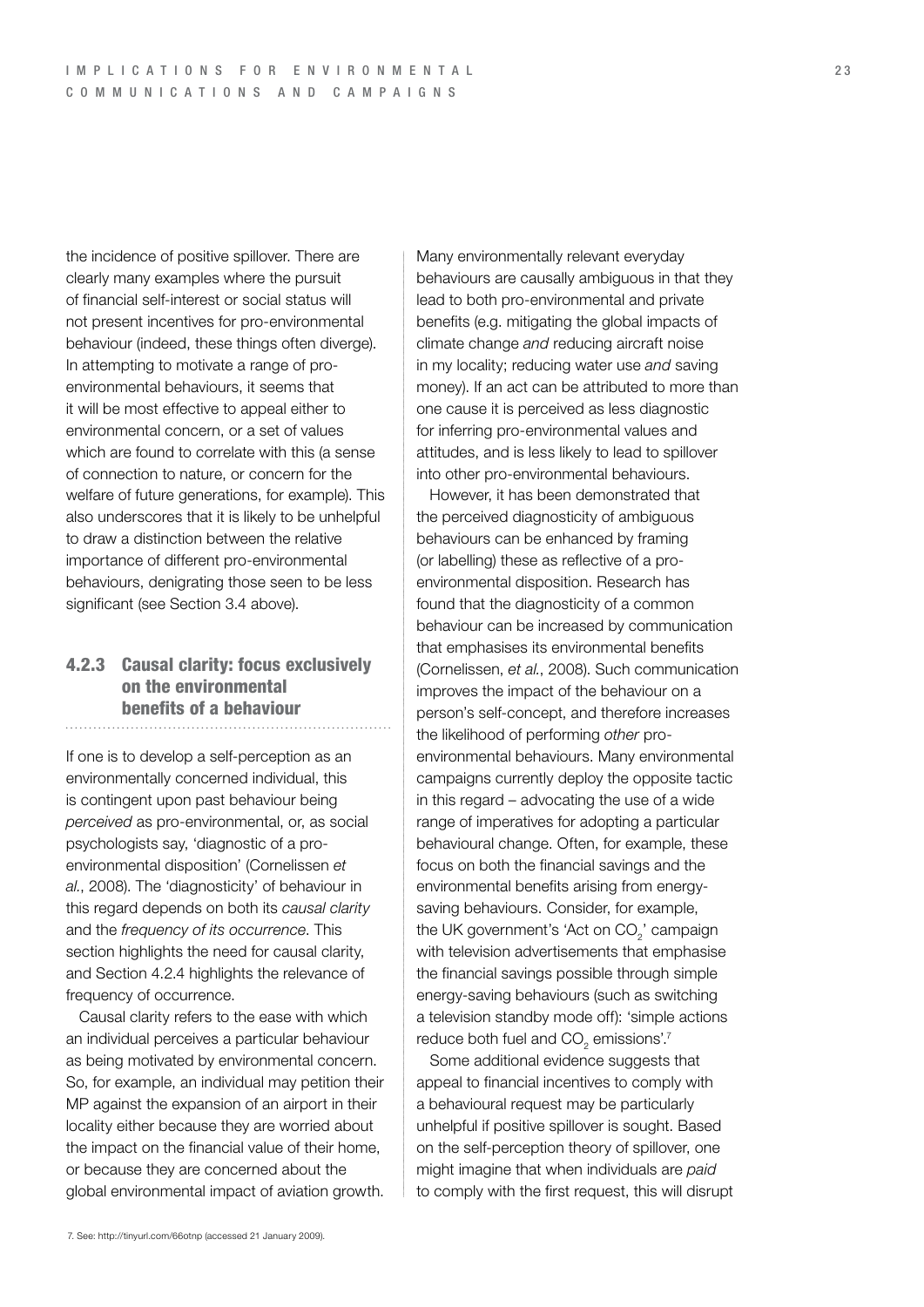their sense that they chose to comply because 'they like to support that type of cause' – rather, they will perhaps be left with the impression that they complied because they were financially rewarded. In fact, there is empirical evidence from foot-in-the-door studies that payment for compliance with the initial request does indeed leave individuals less disposed to comply with a subsequent request for behaviour, where no further payment is offered (Burger & Caldwell, 2003).

Although we are not aware of studies that examine this, it seems likely that individuals who are persuaded to adopt a specific proenvironmental behaviour in order to save money (e.g. change to energy-efficient light-bulbs *in order to save money*) will be less likely, as a result of this, to come to see themselves as 'people who engage in environmental behaviour', and will therefore be less likely to respond positively to a subsequent request to adopt a pro-environmental behavioural change that doesn't confer some direct financial benefit.

Overall, it seems probable that campaigns which combine several different reasons for adopting a behavioural change, and particularly those which appeal to financial incentives, will reduce the likelihood of positive spillover. Note, however, that campaigns which present a range of reasons for adopting a particular behaviour may be most effective in encouraging uptake of *that particular* behaviour. If the campaign is not intended to contribute to building motivation for engagement in a range of other proenvironmental behaviours, then causal clarity may not be so important (see Section 2.5).

4.2.4 Frequency of occurrence: Campaigns to adopt proenvironmental behaviours which have already reached a high degree of social normalisation will not provide a good basis for positive spillover

As outlined in Section 4.2.3, the 'diagnosticity' of behaviour, which has an important impact on the likelihood that this will lead to positive spillover, depends on both its *causal clarity* and the *frequency of its occurrence*. This section highlights the relevance of frequency of occurrence.

Behaviours which have become social norms (such as avoiding dropping litter, or recycling) are less diagnostic for inferring pro-environmental values and attitudes than less common behaviours (which may also be more difficult). Such behaviours are more likely to be taken for granted, and are therefore less likely to have an impact on an individual's self-perception, and less likely to lead to spillover. Of course, it is a good thing for pro-environment behaviours to become normalised! But if our concern is to achieve positive spillover into other behaviours, then normalised behaviours are not the best starting point.

Spillover based on self-perception is less likely to be induced by more prevalent, proenvironmental behaviours, which are often 'simple and painless', than by less common behaviours that are also often more difficult. The implication is that, in the course of campaigning for the adoption of behaviours which will spillover into other pro-environmental behaviours, it may be better to focus on less common (and perhaps more difficult) behavioural changes – even though it may be more difficult to motivate people to adopt these in the first place.

Providing information about what most other people do has been shown to have a substantial effect on individual behaviour (Goldstein *et al*., 2008; Schultz *et al.*, 2008). This strategy is, of course, only useful when a majority of the target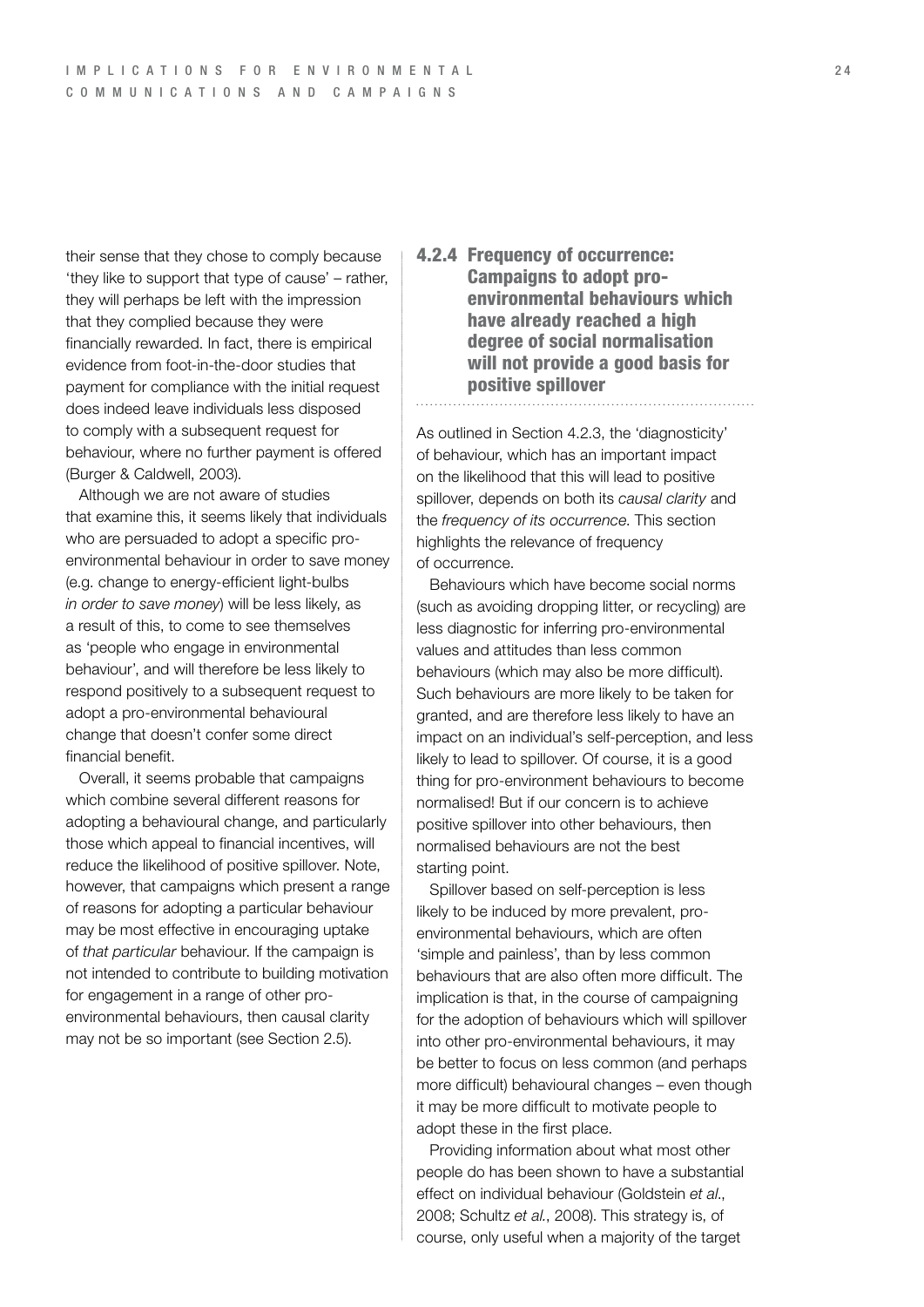population actually performs the desired pro-environmental behaviour, which is often not the case for the more difficult and often more environmentally significant behaviours. But where campaigns are aimed narrowly at extending the uptake of behaviours that are already ubiquitous (rather than achieving spillover) this may be an important approach. Even when performing the desired behaviour is the exception rather than the rule, a modelling approach, credibly portraying ordinary people (e.g. in serial dramas) that succeed in making major life changes, has shown promising results in terms of empowering people to make difficult behaviour changes (Bandura, 2006).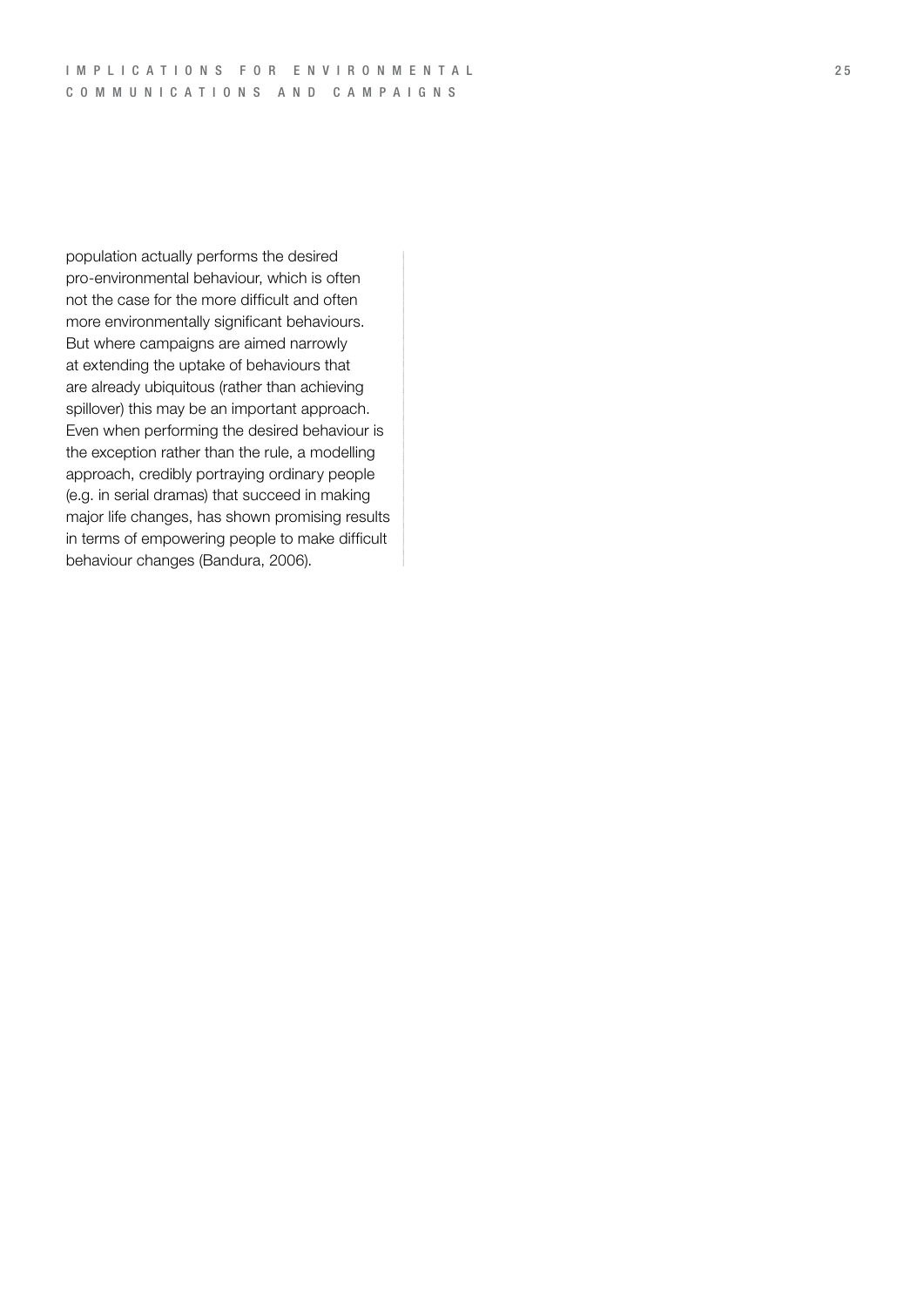### 5. Simple and painless steps and aquiescence in political interventions

We have argued that encouraging individuals to adopt simple and painless private-sphere behaviour changes is unlikely to increase motivation for low-commitment active citizenship or committed public activism. But campaigns to encourage uptake of simple behaviour changes may nonetheless be important if these lead to greater public *acceptance* of government intervention (see our classification of different pro-environmental behaviours in Section 2.1). Indeed, Stern *et al*, argue that public support is 'one of the most important resources social movements mobilize in their efforts to overcome cultural inertia and the interests of powerful actors'. (1999: 81).

The argument that public acceptance of government intervention is of key importance arises from an analysis of the political process which suggests that, while the appetite often exists among political leaders and policymakers for fundamental regulatory change, there is too little public acceptance of such change. According to this perspective, the primary reason for the inadequacy of government action on environmental challenges is the difficulty of achieving the acceptance of the electorate – rather than a government's failure to grasp the urgency and scale of environmental challenges, or the pressures and constraints imposed upon government by vested interests. Public acceptance of the need for radical policy interventions, it is argued, would serve to provide sympathetic policymakers with the 'space' to pursue an ambitious legislative agenda.<sup>8</sup> It is certainly our experience that many non-governmental organisations attest privately to being urged by policy-makers

to 'make more noise' on a particular issue, in order to help create the political space for intervention. Some politicians even publicly ask non-governmental organisations to increase pressure,<sup>9</sup> although it has been suggested that such calls may represent a shrewd attempt to deflect blame for inaction, rather than reflecting a real frustration on the part of decision-makers at being constrained by a lack of electoral acceptability.

A recent IPSOS-MORI survey of more than 1,000 UK citizens found that 41% agreed with the statement 'I am worried the government, in taking action on climate change, will try to restrict the things that I want to do', as opposed to 29% who disagreed (IPSOS-MORI, 2008). While this survey found widespread acceptance of the need to move beyond recycling and turning off lights, and to look at transport patterns and purchasing decisions, only 13% of respondents thought that this should involve significant and radical lifestyle

<sup>8.</sup> Of course, public activism and low-commitment active citizenship (see Section 2.1) will be helpful here as well. In the case of demands for a policy intervention that does not enjoy widespread political support from policy-makers, *both* public activism and passive acceptance will be necessary. Where that political<br>support from policy-makers, *both* public accivism and passive acce

January, 2009).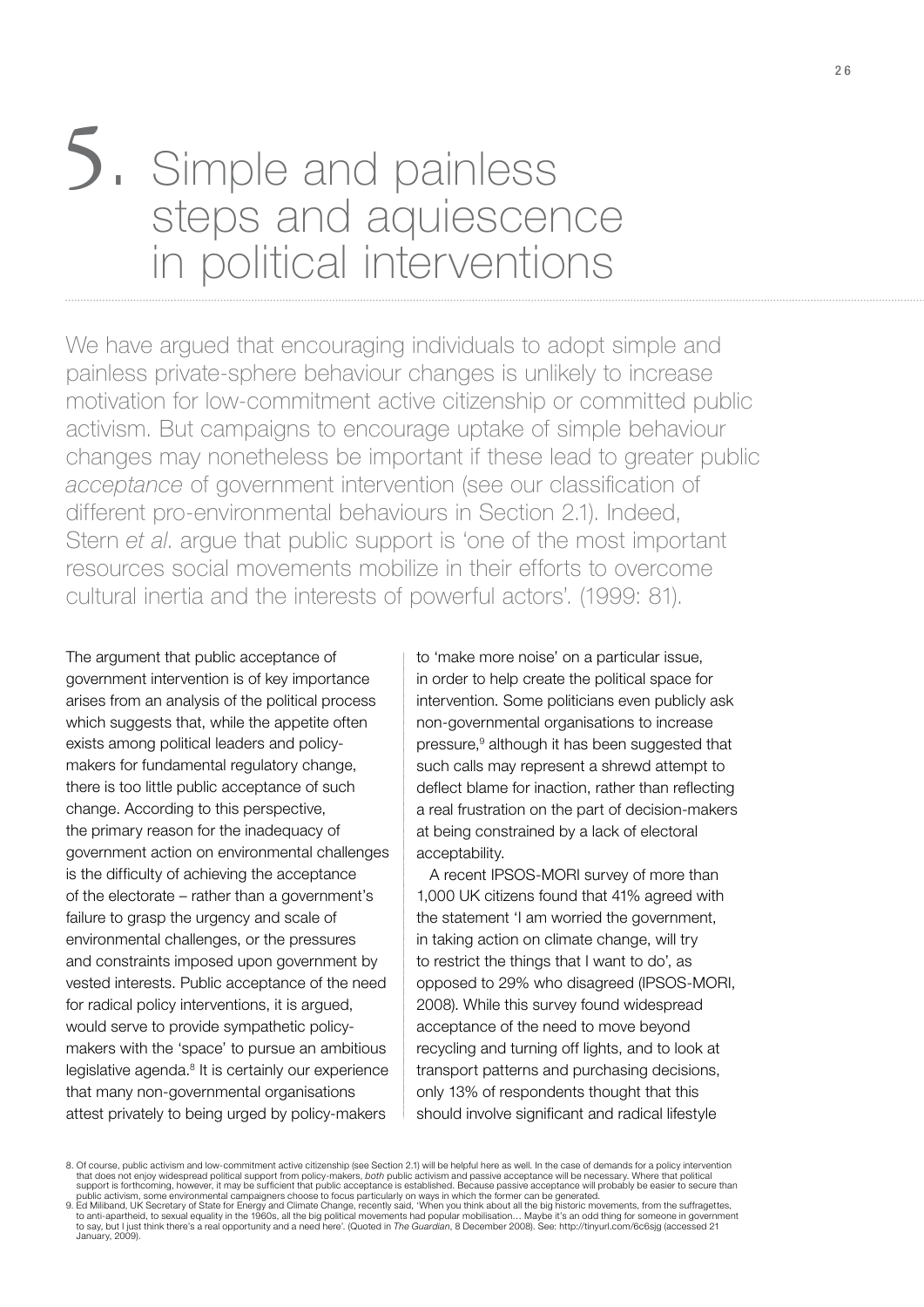changes. Another survey of UK citizens found strong public opposition to increasing the costs of flying or driving. Just 15% of respondents supported increasing the costs of flying (Anable *et al.*, 2006: 52) and only 6% supported doubling tax on petrol over the next 10 years (Anable *et al.*, 2006: 50). It indeed seems that there is little public appetite, at least in the UK, for government intervention to restrict some cherished freedoms.

It must therefore be asked: is passive acceptance of public policies that may entail material sacrifice improved if there is prior and widespread public adoption of small and painless private-sphere behaviours?

The evidence here is equivocal. On the one hand private-sphere pro-environmental behaviours have been found to correlate positively with support for pro-environmental policies (Stern *et al.*, 1999). But this doesn't in itself demonstrate that adoption of simple behavioural changes will help to develop support for environmental polices: individuals with a strong sense of environmental values may be more likely to adopt simple privatesphere behavioural changes *and* to express greater support for environmental policies. This result doesn't therefore establish a direct causal link between simple behavioural changes and support for policy intervention.

We are not aware of experimental work that has addressed this question directly. However, we are able to speculate on some factors that might moderate the influence of the adoption of small private-sphere behaviour change for the acceptability of government intervention.

#### 5.1 The likely importance of the reasons for behaviour change

The reasons used to motivate proenvironmental behaviour are likely to be of critical importance if the longer-term aim is to build public support for new policies or regulatory intervention to further encourage these behaviour changes.

Recall the example of campaigns to increase levels of loft insulation, discussed in Section 4.2.1. Here it was argued that premising such a campaign on the basis of financial savings may leave home-owners who have insulated their lofts less inclined to support a subsequent government proposal to use public funds to encourage wider use of loft insulation. Indeed, they might be more inclined to think that other home-owners should bear the costs of loft insulation personally, as they themselves had done. But if a home-owner insulated the loft in order to help mitigate climate change, that individual is probably more likely to feel frustration that others don't follow suit – and may be more supportive of initiatives for public grants to incentivise loft insulation.

We can extend this analysis by way of another hypothetical example. Consider a government campaign to encourage people to exchange their cars for smaller and more efficient vehicles, on the grounds that in doing so, they will save money on their fuel bills. In this example, focusing on the financial incentives for buying a more fuel-efficient car may help confirm the perception that individuals should act to ensure that their motoring is made as cheap as possible. This could serve to erode support for subsequent policies to increase taxation on fuel (something to which there is already widespread public resistance, as we have seen). Moreover, this hardening of opposition to increases in fuel prices may occur not just for those individuals who have been persuaded to buy a more efficient car as a result of the campaign – but also (a far greater number) of individuals who were exposed to the campaign communications but didn't act upon these.

In general, we can speculate that an individual who has experienced a degree of cost or inconvenience in the course of voluntarily adopting a pro-environmental behaviour for environmental reasons will be more likely to support government interventions to enforce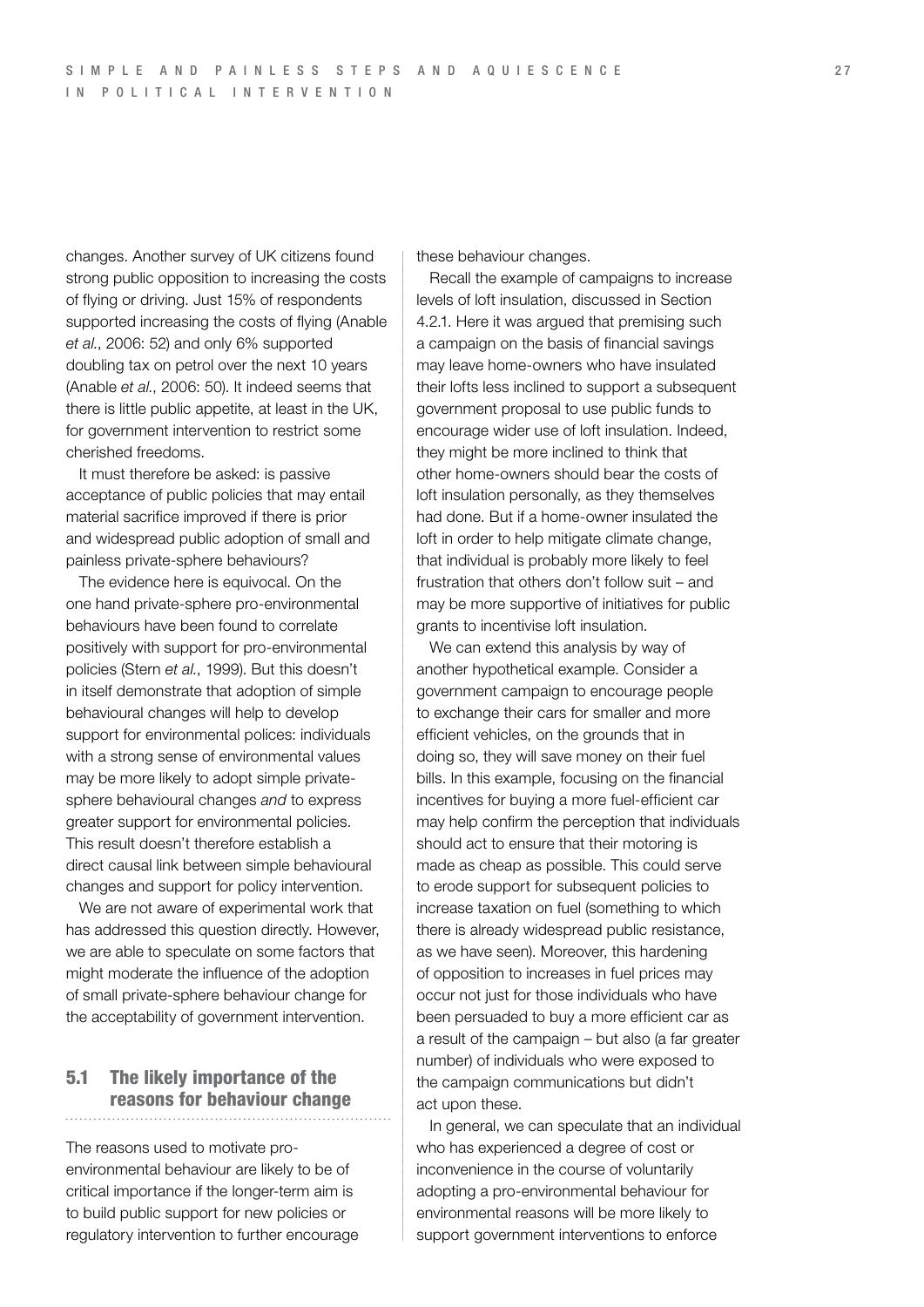that behavioural change than will an individual who adopts a behavioural change for self-interested reasons.

#### 5.2 T he likely importance of framing in shaping dominant public values

The hypothetical example of the campaign to encourage people to buy more fuel-efficient cars introduces the importance of the way in which a campaign is framed. In this case, it was suggested that framing a campaign in terms of the financial savings accruing from running a more efficient car may harden resistance to subsequent attempts to increase taxation on private car use.

A review of the literature on framing is beyond the scope of this report. However, it has been persuasively argued that the way in which an issue is framed has an important impact on the acceptability of this to a particular audience. Such framing is important in two ways. First, and most obviously, it is important in order to present a policy-proposal in a way that is attractive, given an audience's values and modes of thought. Second, it is important in *contributing to determine* which values come to dominate public discourse and shape public opinion (see Brewer & Frisch, 2008 and Brewer & Lakoff, 2008). As Susan Bales, president of the Frameworks Institute, writes:

*When frames are invigorated over time, they become chronically accessible. They rise out of the swamp of public thinking with reliable predictability. In fact, all you need is a very slight frame cue to get most Americans to tell you that government is too big, too bloated, too inefficient. (2008: 12)*

We can see therefore that appeals for individuals to adopt simple voluntary energyefficiency measures (e.g. switching to use of compact fluorescent light bulbs), may have more than one possible effect, *even when explicitly framed in environmental terms.* On the one hand, such campaigns may increase awareness of the environmental impact of incandescent bulbs, and therefore increase public support for government intervention to ban these bulbs. On the other hand, they may serve to reinforce the perception that environmental challenges can be adequately met through simple voluntary steps and that suggestions for more ambitious government intervention are disproportionate and unnecessary.10

We do not have the evidence base to reflect on the likely magnitude of these two effects. However, there are ways in which campaigns could be framed which would help to mitigate these possible negative impacts. One approach to this might be to situate simple steps in the context of a broader social engagement on addressing the more fundamental aspects of an environmental problem – drawing attention not just to the need to take steps ourselves, but also to the importance of holding our government accountable to ensure that it protects our environment.

In summary, this report does not deny that positive spillover may occur under some circumstances. But it does caution strongly against reliance upon positive spillover as a strategy for delivering ambitious environmental change. We believe that environmental communicators and campaigners should be clear with themselves about whether a campaign is aimed at delivering a specific behavioural change (the actual focus of the campaign) or whether it is aimed at helping to elicit a wider set of behavioural

<sup>10.</sup> Certainly, as things stand, recent initiatives to remove incandescent light bulbs from shops in the UK did trigger the reaction, from<br>some quarters, that governments should leave individual consumers to decide what lig newspapers: The Daily Mail, for example, ran a headline: 'Revolt! Robbed of their right to buy traditional light bulbs, millions are clearing the shelves of last supplies' (The Daily Mail, 7 January 2009, emphasis added).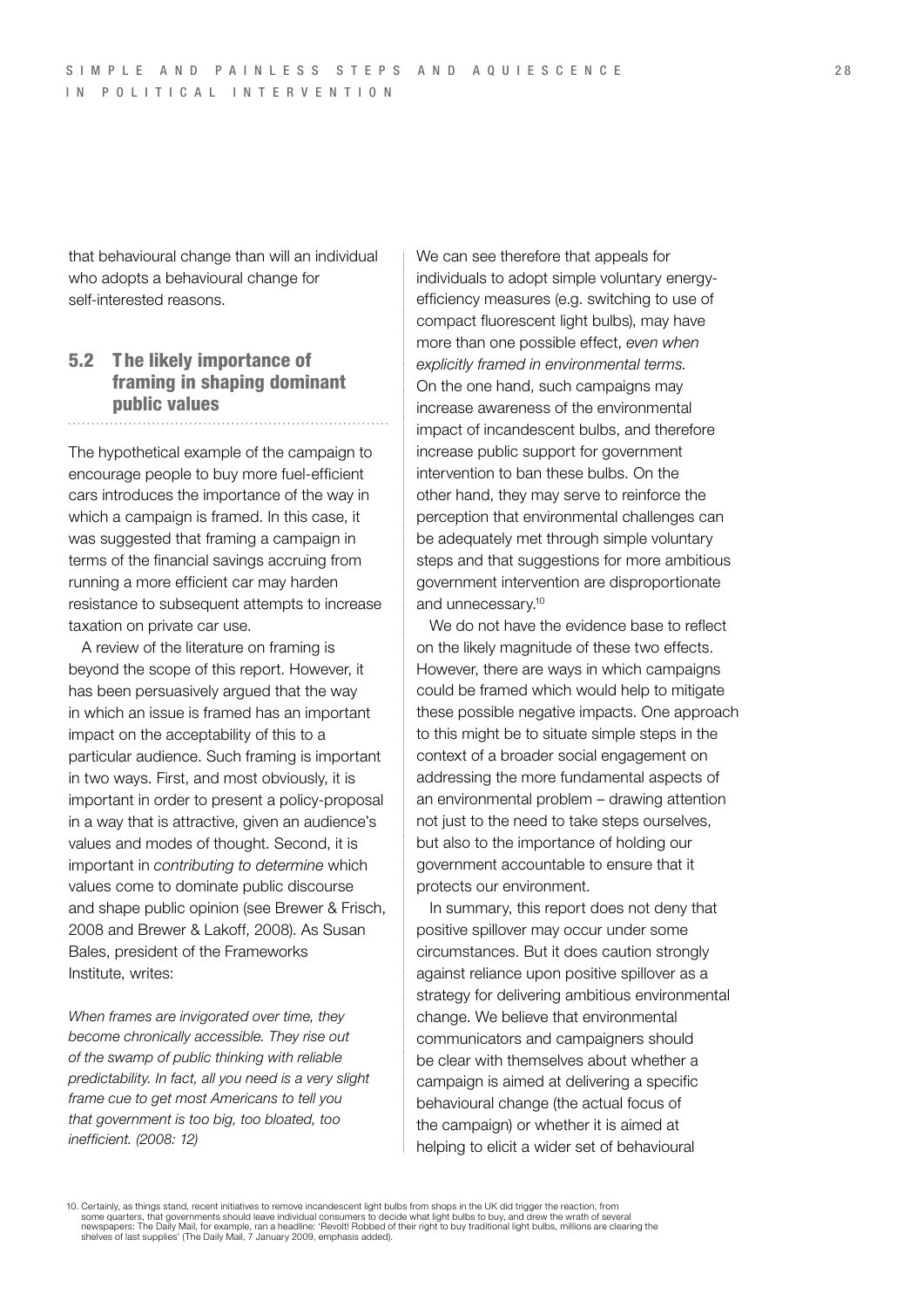changes (through positive spillover effects). This discipline would oblige those designing environmental campaigns to be clear about two things: first, the inadequacy of responses to environmental problems that rely upon widespread adoption of marginal reductions in individual carbon footprint; and second, the challenges facing them if they are to use such campaigns as vehicles for promoting more ambitious changes.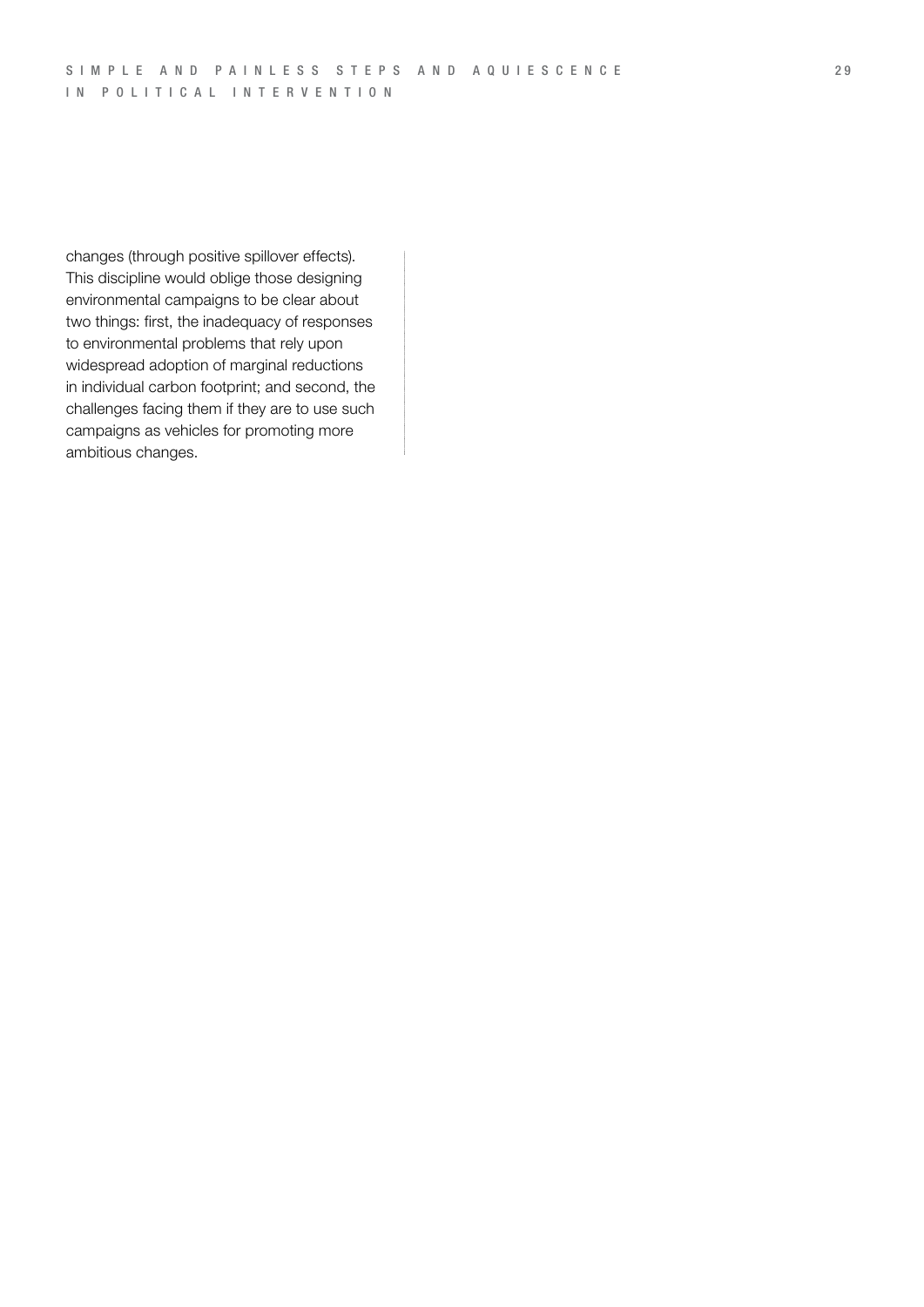### References

- Abelson,R. P. (1983). Whatever became of consistency theory? *Personality and Social Psychology Bulletin, 9*, 37-54.
- Anable, J., Lane, B., & Kelay, T. (2006) An Evidence Base Review of Public Attitudes to Climate Change and Transport Behaviour, DfT, July 2006.
- Bales, S. N. (2008) Framing issues for public consideration, *Chamber Executive*, Summer 2008: 6-14.
- Bandura, A. (2006). Going global with social cognitive theory: From prospect to paydirt. In S. I. Donaldson,

D. E. Berger & K. Pezdek (Eds.), *Applied psychology. New frontiers and rewarding careers*  . (pp. 53-80). Mahwah, NJ: Lawrence Erlbaum

- Beddington, J. (2009) Getting our houses in order, *Prospect*, January 2009. Available at: http://tinyurl.com/al2x6h
- Bem, D. J. (1972). Self-perception theory. In L. Berkowitz (Ed.), *Advances in Experimental Social Psychology* (Vol. 6, pp. 1-62). New York: Academic Press.
- Bratt, C. (1999). Consumers' environmental behavior: Generalized, sector-based, or compensatory? *Environment and behavior, 31*, 28-44.
- Brewer and Lakoff (2008) Why voters aren't motivated by a laundry list of positions on issues. Rockridge Institute. Available at: http://tinyurl.com/8k7wd8
- Brewer and Frisch (2008) Cognitive Policy, *The Environmental Forum*, September/October 2008, 36-40. Available at: http://tinyurl.com/7v85pc
- Brown, S. L., Asher, T., & Cialdini, R. B. (2005). Evidence of a positive relationship between age and preference for consistency. *Journal of Research in Personality, 39*, 517-533.
- Burger, J. M. (1999). The foot-in-the-door compliance procedure: A multiple-process analysis and review. *Personality and Social Psychology Review, 3*, 303-325.
- Burger, J. M. and Caldwell, D.F. (2003) The Effects of Monetary Incentives and Labeling on the Foot-in-the-Door Effect: Evidence for a Self-Perception Process. *Basic and Applied Social Psychology 25* (3) 235-241
- Cairns, S. and Newson, C. (2006) *Predict and decide: aviation, climate change and UK policy*, Environmental Change Institute, University of Oxford.
- Cialdini, R. B., Trost, M. R., & Newsom, J. T. (1995). Preference for consistency: The development of a valid measure and the discovery of surprising behavioral implications. *Journal of Personality and Social Psychology, 69,* 318-328.
- Cornelissen, G., Pandelaere, M., Warlop, L., & Dewitte, S. (2008). Positive cueing: Promoting sustainable consumer behavior by cueing common environmental behaviors as environmental. *International Journal of Research in Marketing, 25* (1), 46-55.
- De Young, R. (2000). Expanding and evaluating motives for environmentally responsible behavior. *Journal of Social Issues, 56* (3), 509-526.
- Defra (2008) A framework for pro-environmental behaviours, January 2008.
- Dickerson, C., Thibodeau, R., Aronson, E., & Miller, D. (1992). Using cognitive dissonance to encourage water conservation. *Journal of Applied Social Psychology, 22*, 841-854.
- Diekmann, A., & Preisendörfer, P. (1998). Environmental behavior: Discrepancies between aspirations and reality. *Rationality and Society, 10 (*1), 79-102.
- DfT (2009) UK Air passenger demand and CO<sub>2</sub> forecasts 2009, DfT 15 January 2009. Available at: http://tinyurl.com/dbg6qc
- Festinger, L. (1957). *A theory of cognitive dissonance*. Evanston: Row Peterson.
- Freedman, J., & Fraser, S. (1966). Compliance without pressure: The foot-in-the-door technique. *Journal of Personality and Social Psychology, 4*, 195-202.
- Futerra (2006) New Rules: New Game Communications Tactics for Climate Change. Available at: http:/ /tinyurl.com/yoj92v
- Glasman, L. R., & Albarracín, D. (2006). Forming attitudes that predict future behavior: A meta-analysis of the attitude-behavior relation. *Psychological Bulletin, 132* (5), 778-822.
- Goldstein, N. J., Cialdini, R. B., & Griskevicius, V. (2008). A room with a viewpoint: Using social norms to motivate environmental conservation in hotels. *Journal of Consumer Research, 35*(3), 472-481.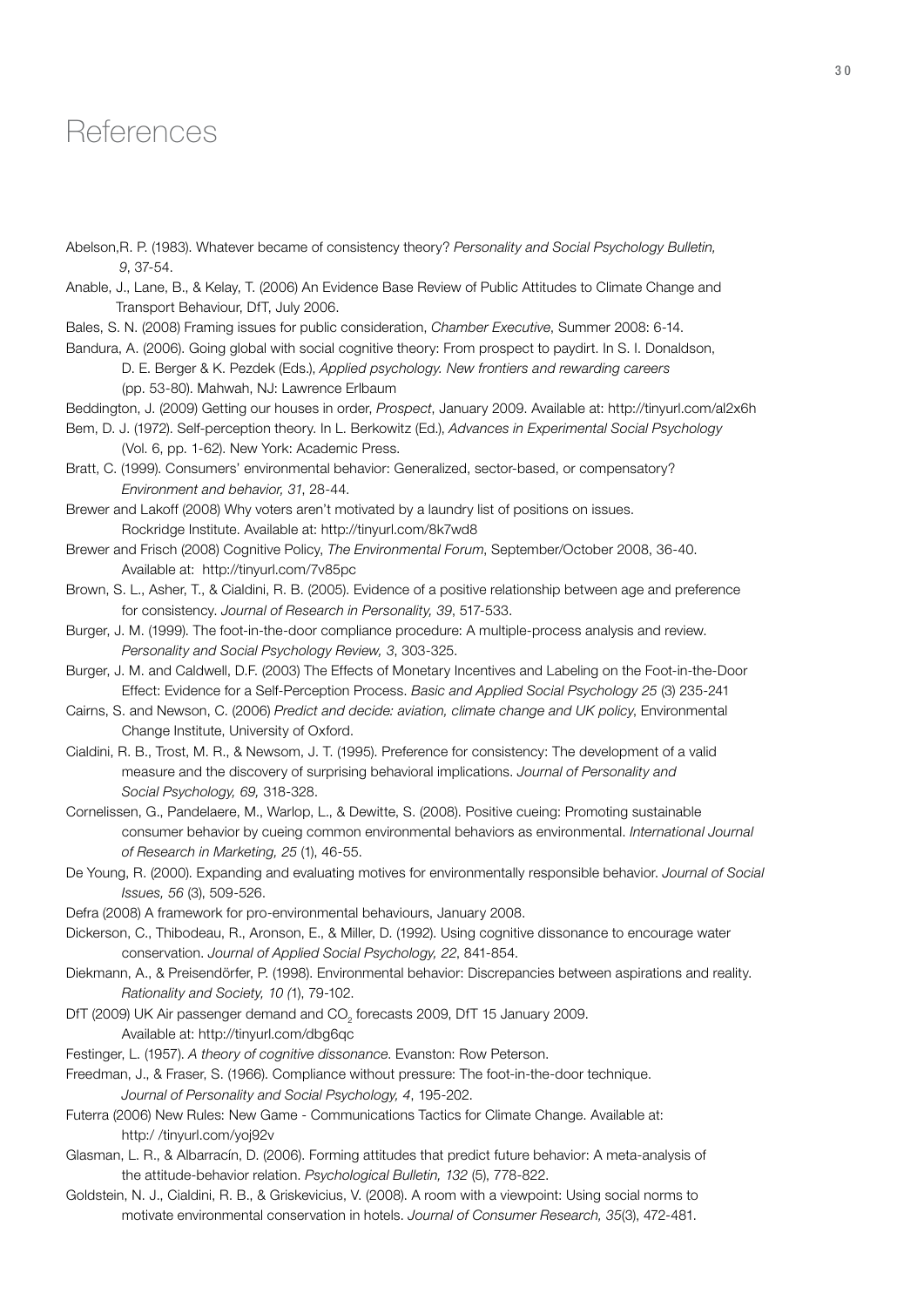- Guadagno, R. E., Demaine, L. J., & Cialdini, R. B. (2001). When saying yes leads to saying no: Preference for consistency and the reverse foot-in-the-door effect. *Personality and Social Psychology Bulletin, 27* (7), 859-867.
- Guagnano, G. A., Dietz, T., & Stern, P. C. (1994). Willingness to pay for public goods: A test of the contribution model. *Psychological Science, 5*, 411-415.
- Hale, S. (2008) *The New Politics of Climate Change: why we are failing and how we will succeed*, Green Alliance, November 2008. Available at: http://tinyurl.com/cmp8ot
- Holland, R. W., Meertens, R. M., & van Vugt, M. (2002a). Self-justification among car-drivers: processes that undermine policy measures. In G. C. Bartels and W. J. A. Nelissen (Eds.), *Marketing for sustainability. Towards transactional policy-making.* Amsterdam: IOS Press.
- Holland, R. W., Verplanken, B., & Van Knippenberg, A. (2002b). On the nature of attitude-behaviour relations: The strong guide, the weak follow. *European Journal of Social Psychology, 32*, 869-876.
- Hounsham, S. (2006) *Painting the Town Green: how to persuade people to be environmentally friendly.*  Green Engage. Available at: http://tinyurl.com/bsrsxq
- Hoyer, W. D., & MacInnis, D. J. (2006). *Consumer behavior (4th edition).* Boston: Houghton Mifflin.
- IPSOS-MORI (2008) Public attitudes to climate change, 2008: concerned but still unconvinced.
- Kahneman, D., Ritov, I., & Jacowitz, K. E. (1993). Stated willingness to pay for public goods: A psychological perspective. *Psychological Science, 4,* 310-316.
- Kaiser, F. G. (1998). A general measure of ecological behavior. *Journal of Applied Social Psychology, 28,* 395-422.
- Kals, E., Schumacher, D., & Montada, L. (1999). Emotional affinity toward nature as a motivational basis to protect nature. *Environment & Behavior, 31* (2), 178-202.
- King, P. (2009) Cameron's revolution begins at home, *The Guardian*, 16 January 2009. Available at: http://tinyurl.com/an2fx6
- Knussen, C., Yule, F., MacKenzie, J., & Wells, M. (2004). An analysis of intentions to recycle household waste: The roles of past behaviour, perceived habit, and perceived lack of facilities. *Journal of Environmental Psychology, 24 (*2), 237-246.
- Maiteny, P. T. (2002). Mind in the Gap: summary of research exploring 'inner' influences on pro-sustainability learning and behaviour. *Environmental Education Research, 8*, 299-306.
- McKay, D.J.C. (2008) *Sustainable Energy without the hot air,* December 2008. Available for download at: www.withouthotair.com
- McKenzie-Mohr, D., Nemiroff, L. S., Beers, L., & Desmarais, S. (1995). Determinants of responsible environmental behavior. *Journal of Social Issues, 51* (4), 139-156.
- Pickett, G. M., Kangun, N., & Grove, S. J. (1993). Is there a general conserving consumer? A public policy concern. *Journal of Public Policy & Marketing, 12*, 234-243.
- Pieters, R. G. M., Bijmolt, T., van Raaij, W. F., & de Kruijk, M. D. (1998). Consumers' attribution of pro-environmental behavior, motivation and ability to self and others. *Journal of Public Policy and Marketing, 17,* 215-225.
- Ratneshwar, S., Barsalou, L. W., Pechmann, C., & Moore, M. (2001). Goal-derived categories: The role of personal and situational goals in category representations. *Journal of Consumer Psychology, 10*, 147-157.
- Schahn, J. (1993). Die Rolle von Entschuldigungen und Rechtfertigungen für umweltschädigendes Verhalten. In: J. Schahn & T. Giesinger (Eds.), *Psychologie für den Umweltschutz* (pp. 51-61). Weinheim: BELTZ , Psychologie Verlags Union.
- Schultz, P. W., Nolan, J. M., Cialdini, R. B., Goldstein, N. J., & Griskevicius, V. (2008). The constructive, destructive, and reconstructive power of social norms. *Psychological Science, 18,* 429-434.
- Scott, C. A. (1977). Modifying socially-conscious behavior: the foot in the door technique. *4*, 156-164.
- Stern, P. C., Dietz, T., Abel, T., Guagnano, G. A., & Kalof, L. (1999). A value-belief-norm theory of support for social movements: The case of environmentalism. *Human Ecology Review, 6,* 81-97.
- Thøgersen, J. (1999). Spillover processes in the development of a sustainable consumption pattern. *Journal of Economic Psychology, 20*, 53-81.
- Thøgersen, J. (2004). A cognitive dissonance interpretation of consistencies and inconsistencies in environmentally responsible behavior. *Journal of Environmental Psychology, 24*, 93-103.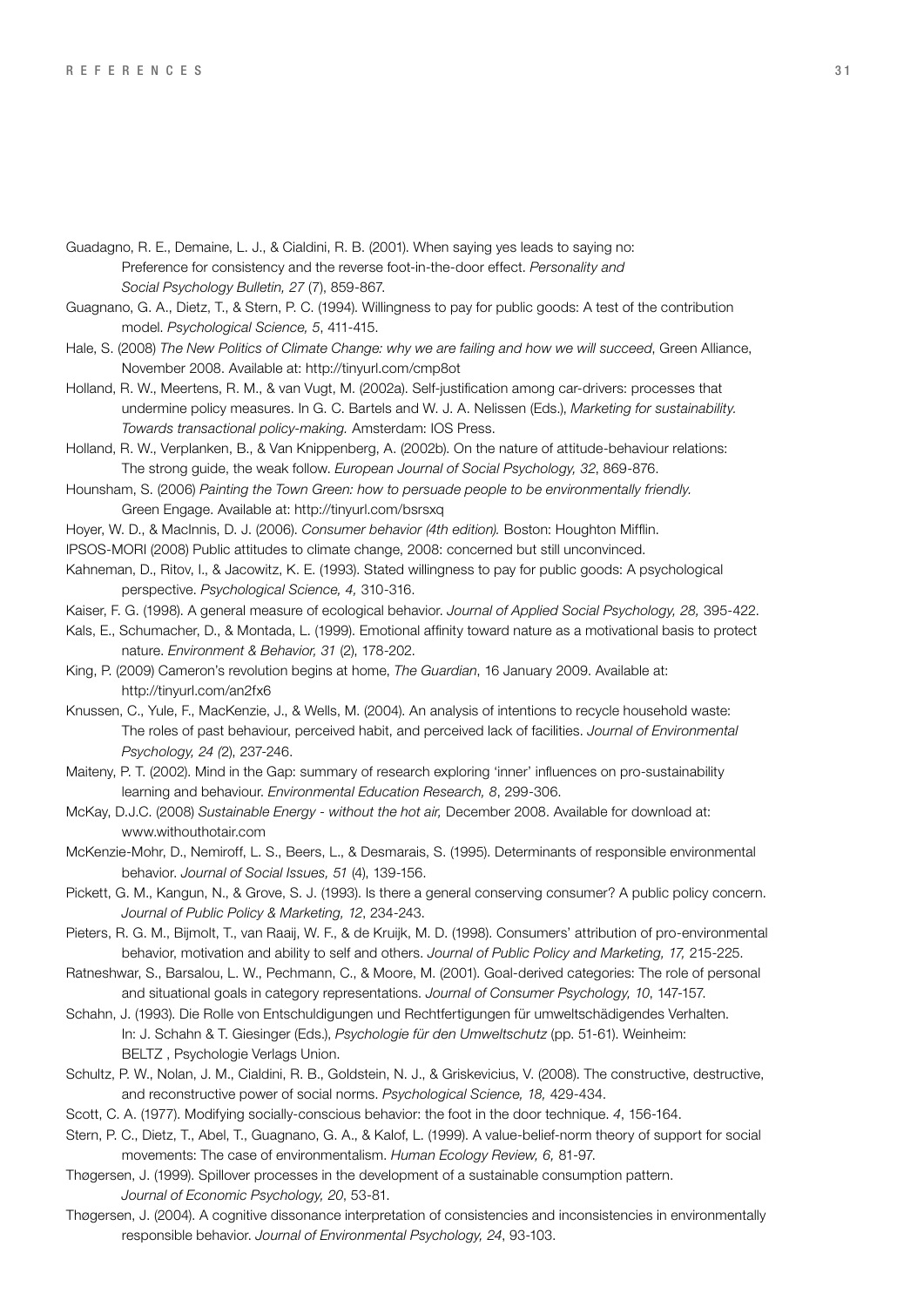- Thøgersen, J., Haugaard, P., & Olesen, A. (2008). Understanding consumer responses to ecolabels. *Manuscript submitted for review.*
- Thøgersen, J., & Ölander, F. (2001). *Transfer of environment-friendly conduct between behavioural categories.*  Paper presented at the 26th IAREP Conference, Bath, 6-10 September.
- Thøgersen, J., & Ölander, F. (2003). Spillover of environment-friendly consumer behavior. *Journal of Environmental Psychology, 23*, 225-236.
- Thøgersen, J., & Ölander, F. (2006). To what degree are environmentally beneficial choices reflective of a general conservation stance? *Environment and Behavior, 38*, 550-569.
- Van Raaij, W. F. (1995). A hierarchy of excuses for not behaving in a pro-environmental way. In E. Stø (Ed.), *Sustainable Consumption - Report from the International Conference on Sustainable Consumption*  (pp. 209-244). Lysaker: National Institute for Consumer Research (SIFO).
- Verplanken, B., & Holland, R. W. (2002). Motivated decision making: Effects of activation and self-centrality of values on choices and behavior. *Journal of Personality and Social Psychology, 82*, 434-447.
- Wright, M. (2008) And another thing…, *Green Futures*, 6 January 2008. Available at: http://tinyurl.com/cn48tc WWF (2008). *Weathercocks and Signposts: the environment movement at a cross roads,* April, 2008

Available at: http://tinyurl.com/bkl3s5